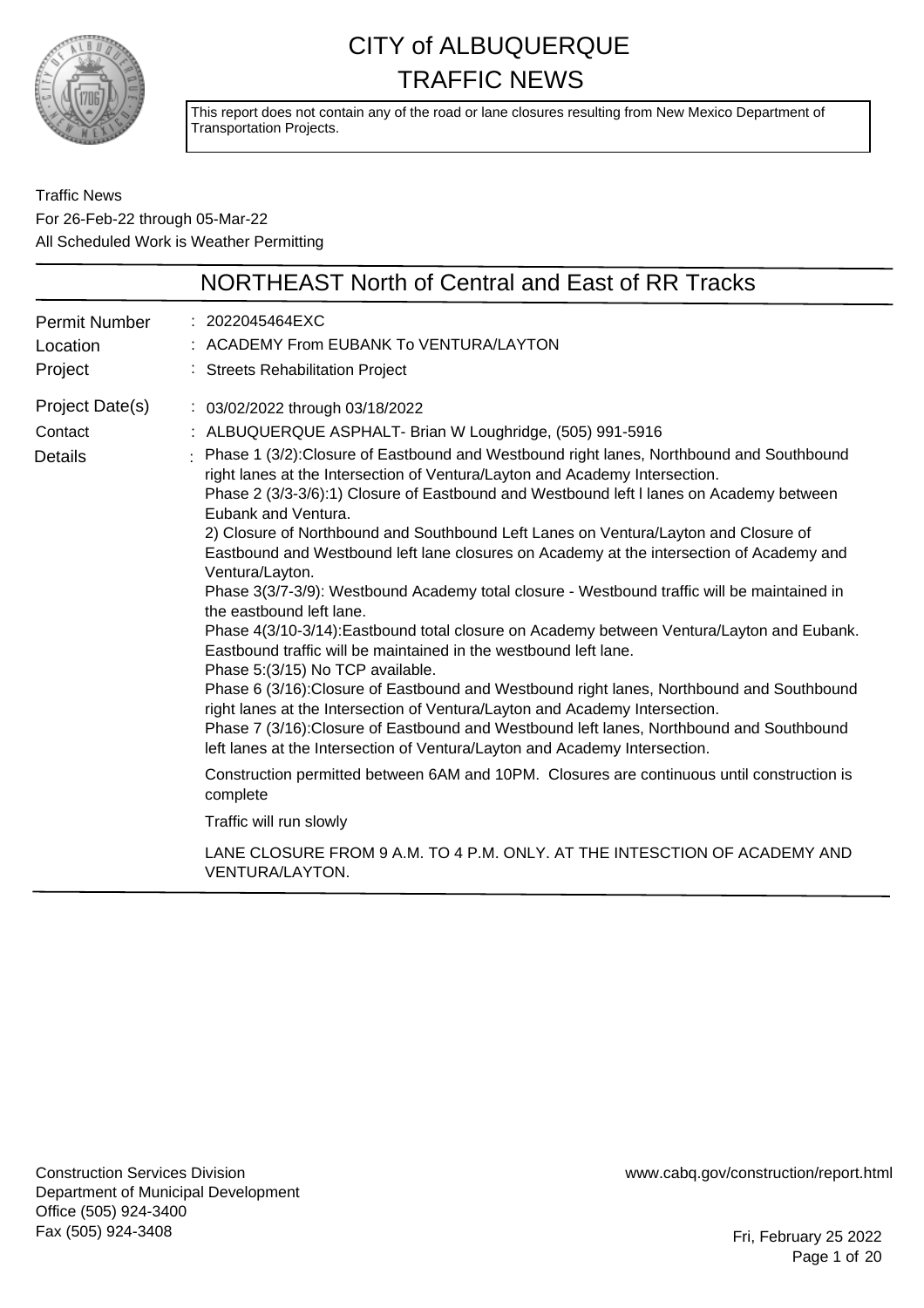

This report does not contain any of the road or lane closures resulting from New Mexico Department of Transportation Projects.

Traffic News For 26-Feb-22 through 05-Mar-22 All Scheduled Work is Weather Permitting

|                                              | NORTHEAST North of Central and East of RR Tracks                                                                                                                                                                                                                                                                                                                                                                                                                                                                                                                                                                                                                                               |
|----------------------------------------------|------------------------------------------------------------------------------------------------------------------------------------------------------------------------------------------------------------------------------------------------------------------------------------------------------------------------------------------------------------------------------------------------------------------------------------------------------------------------------------------------------------------------------------------------------------------------------------------------------------------------------------------------------------------------------------------------|
| <b>Permit Number</b><br>Location<br>Project  | : 2022045359EXC<br>: ADMIRAL DEWEY From ACADEMY To ADMIRAL LOWELL<br>: Small Cell Install                                                                                                                                                                                                                                                                                                                                                                                                                                                                                                                                                                                                      |
| Project Date(s)<br>Contact<br><b>Details</b> | : 02/28/2022 through 04/08/2022<br>: QUALTEK WIRELESS - Aaron Dunn, (505) 234-2363<br>Phase 1: Eastbound right lane and sidewalk closure on Academy east and west of Admiral<br>Dewey.<br>Phase 2: Eastbound total closure on Admiral Lowell west of Admiral Dewey.<br>Northbound total closure on Admiral Dewey between Admiral Lowell and Academy.<br>LANE CLOSURE FROM 9 A.M. TO 4 P.M. ONLY ON ACADEMY.<br>Construction permitted between 6AM and 10PM. Closures are continuous until construction is<br>complete ON RESIDENTIAL STREETS.<br>Follow detour                                                                                                                                 |
| <b>Permit Number</b><br>Location<br>Project  | : 2021044508EXC<br>: ALAMEDA From HORIZON To HORIZON<br>: Intersection Improvements.                                                                                                                                                                                                                                                                                                                                                                                                                                                                                                                                                                                                           |
| Project Date(s)<br>Contact<br>Details        | : 01/12/2022 through 04/12/2022<br>: FRANKLINS- Jon Smith, (505) 377-4836<br>Phase 1: Eastbound right lane and sidewalk closure on Alameda at its intersection with Horizon.<br>Phase 2: Westbound right lane and sidewalk closure, east and west of Horizon, on Alameda.<br>Northbound and Southbound right lane and sidewalk closure on Horizon north of Alameda.<br>Phase 3: Northbound and Southbound left lane closures on Horizon north of Alameda.<br>Phase 4: Eastbound and Westbound left lanes and left turn lane closures on Alameda at its<br>intersection with Horizon.<br>Construction permitted between 6AM and 10PM. Closures are continuous until construction is<br>complete |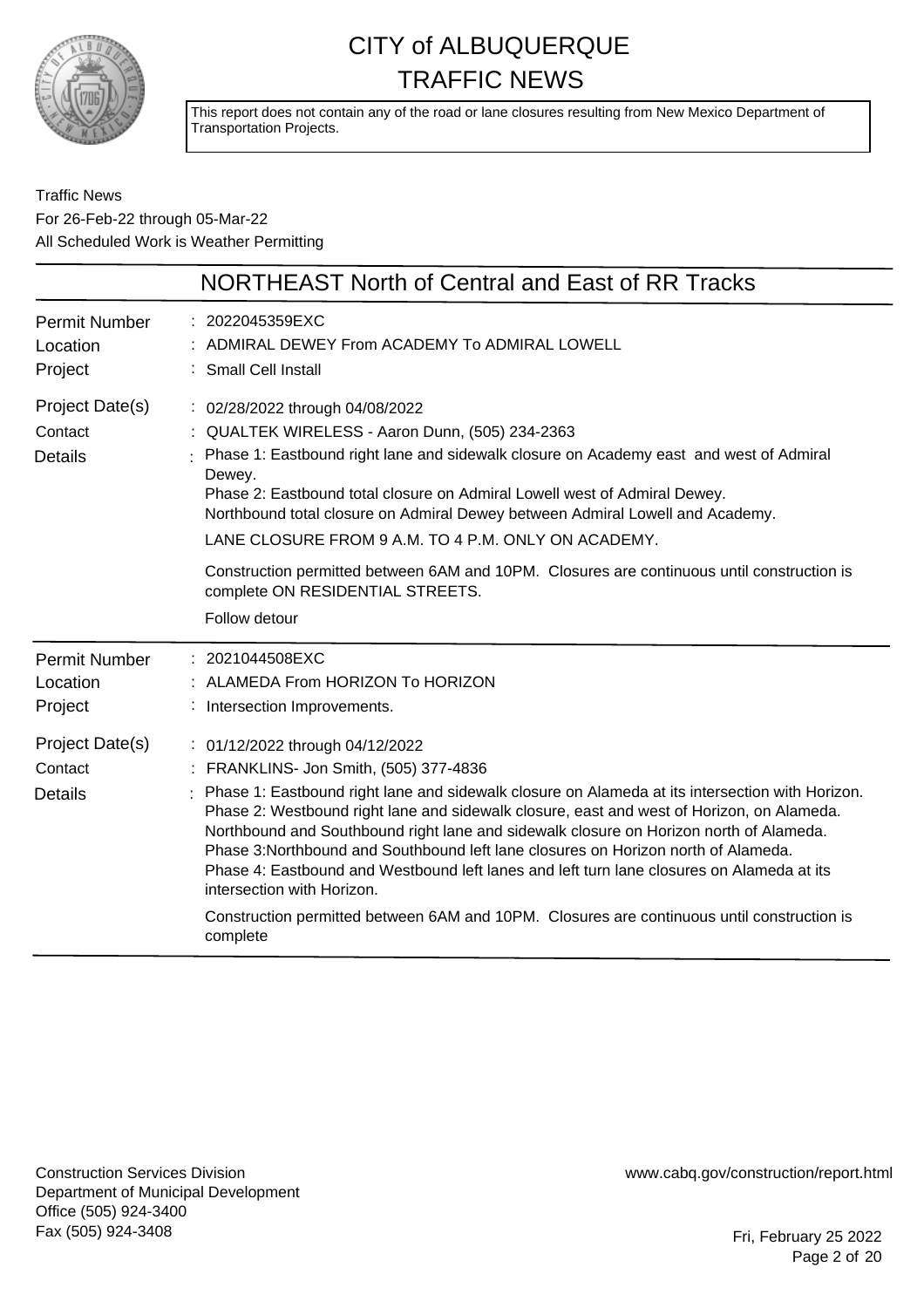

This report does not contain any of the road or lane closures resulting from New Mexico Department of Transportation Projects.

Traffic News For 26-Feb-22 through 05-Mar-22 All Scheduled Work is Weather Permitting

|                                              | NORTHEAST North of Central and East of RR Tracks                                                                                                                                                                                                                                                                                                                     |
|----------------------------------------------|----------------------------------------------------------------------------------------------------------------------------------------------------------------------------------------------------------------------------------------------------------------------------------------------------------------------------------------------------------------------|
| <b>Permit Number</b><br>Location<br>Project  | : 2021044091SU<br>: ALAMEDA From SAN MATEO To LOUISIANA<br>: Alameda Medians - Median Work Only.                                                                                                                                                                                                                                                                     |
| Project Date(s)<br>Contact<br><b>Details</b> | : 11/29/2021 through 02/28/2022<br>: LEE LANDSCAPES - Aaron Scott, (505) 822-8722<br>Eastbound left lane closure on Alameda between San Mateo and Louisiana.<br>Westbound left lane closure on Alameda between Louisiana and San Pedro.<br>Southbound inside left lane closure on I-25 frontage road north of Alameda.<br>LANE CLOSURE FROM 6:00 AM to 10:00 PM ONLY |
| <b>Permit Number</b><br>Location<br>Project  | : 2021044562EXC<br>: ARVADA From EDITH To ARVADA<br>: Drilling and Installation of groundwater monitoring wells.                                                                                                                                                                                                                                                     |
| Project Date(s)<br>Contact<br><b>Details</b> | : 01/03/2022 through 02/28/2022<br>: EA ENGINEERING - Elliot Andelman, (505) 933-6418                                                                                                                                                                                                                                                                                |
| <b>Permit Number</b><br>Location<br>Project  | : 2022045397EXC<br>JEFFERSON From BALLOON PARK To JEFFERSON<br>: Place Conduit and Fiber.                                                                                                                                                                                                                                                                            |
| Project Date(s)<br>Contact<br>Details        | : 03/02/2022 through 03/04/2022<br>: LIGHT CONNECTIONS - Steve Litle, (303) 809-7696<br>Northbound parking lane, bike lane and sidewalk closure on Jefferson north of Balloon Park.<br>Westbound parking lane and sidewalk closure on Balloon Park west of Jefferson.<br>LANE CLOSURE FROM 9 A.M. TO 4 P.M. ONLY.                                                    |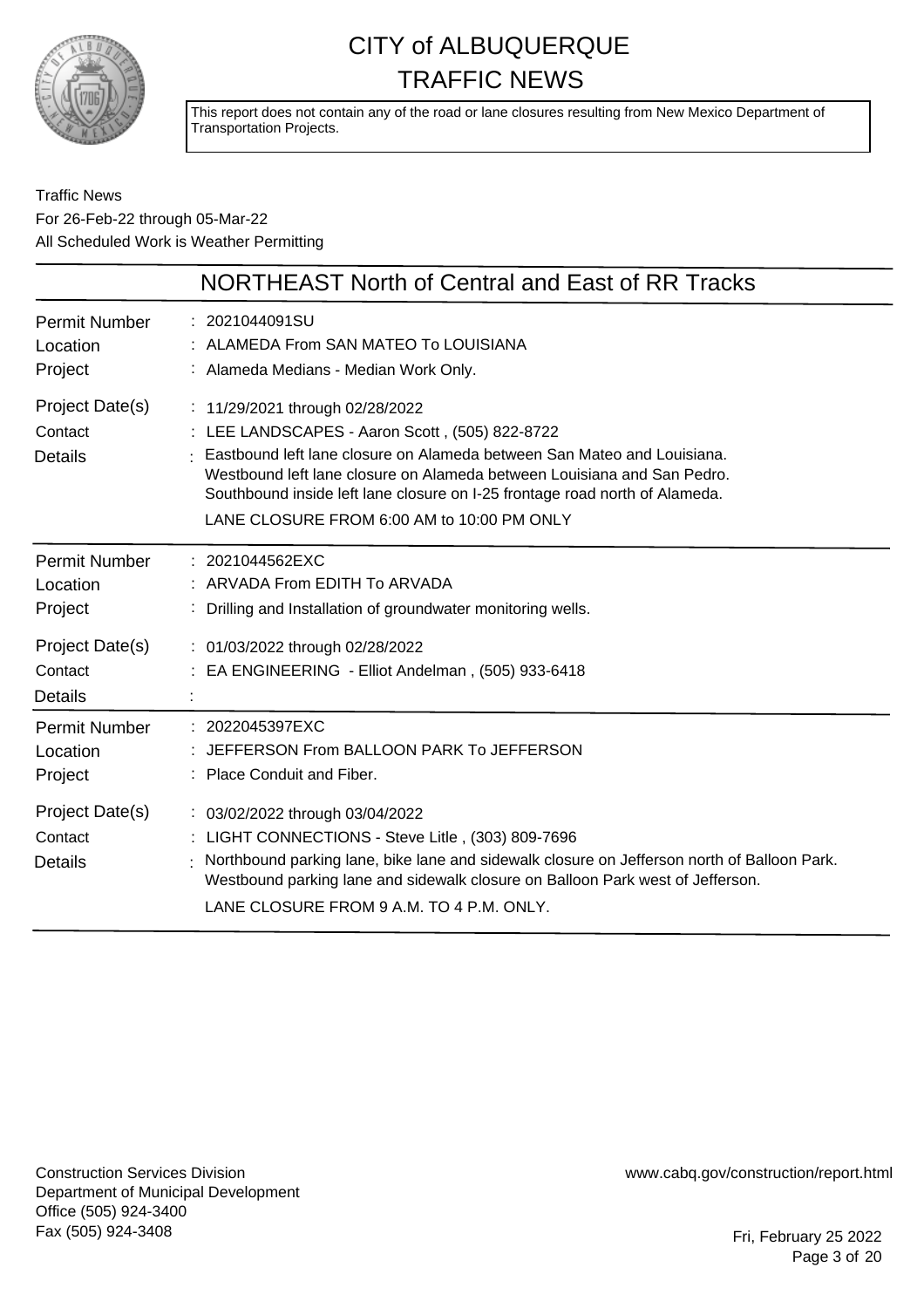

This report does not contain any of the road or lane closures resulting from New Mexico Department of Transportation Projects.

#### Traffic News For 26-Feb-22 through 05-Mar-22 All Scheduled Work is Weather Permitting

|                                              | NORTHEAST North of Central and East of RR Tracks                                                                                                                                                                                                                                                                        |
|----------------------------------------------|-------------------------------------------------------------------------------------------------------------------------------------------------------------------------------------------------------------------------------------------------------------------------------------------------------------------------|
| <b>Permit Number</b><br>Location<br>Project  | : 2022045305EXC<br>MONTANO From VILLA CANELA To MONTANO<br>INSTALL NEW GAS MAIN TO NEW SUBDIVISION.                                                                                                                                                                                                                     |
| Project Date(s)<br>Contact<br><b>Details</b> | : 02/21/2022 through 03/04/2022<br>: NM GAS - Steve Baca, (505) 401-7540<br>Eastbound right lane, bike lane and sidewalk closure on Montano east of Via Canela.<br>LANE CLOSURE FROM 9 A.M. TO 4 P.M. ONLY.<br>Construction permitted between 6AM and 10PM. Closures are continuous until construction is<br>complete   |
| <b>Permit Number</b><br>Location<br>Project  | : 2022045343EXC<br><b>BROADWAY From MARBLE To MOUNTAIN</b><br>: Demo of old pump station.                                                                                                                                                                                                                               |
| Project Date(s)<br>Contact<br><b>Details</b> | : 02/14/2022 through 05/14/2022<br>: AUI - Cory Vaughn, (505) 307-1066                                                                                                                                                                                                                                                  |
| <b>Permit Number</b><br>Location<br>Project  | : 2022044713EXC<br><b>CAMPUS From AMHERST To GIRARD</b><br>: Waterline Replacement - Combined 2 app submittals together.                                                                                                                                                                                                |
| Project Date(s)<br>Contact<br><b>Details</b> | : 01/31/2022 through 03/30/2022<br>: TLC - Angie Gibson, (505) 761-5546<br>: Westbound total closure on Campus between Amherst and Monte Vista.<br>Total closure of Amherst north of Campus.<br>Construction permitted between 6AM and 10PM. Closures are continuous until construction is<br>complete<br>Follow detour |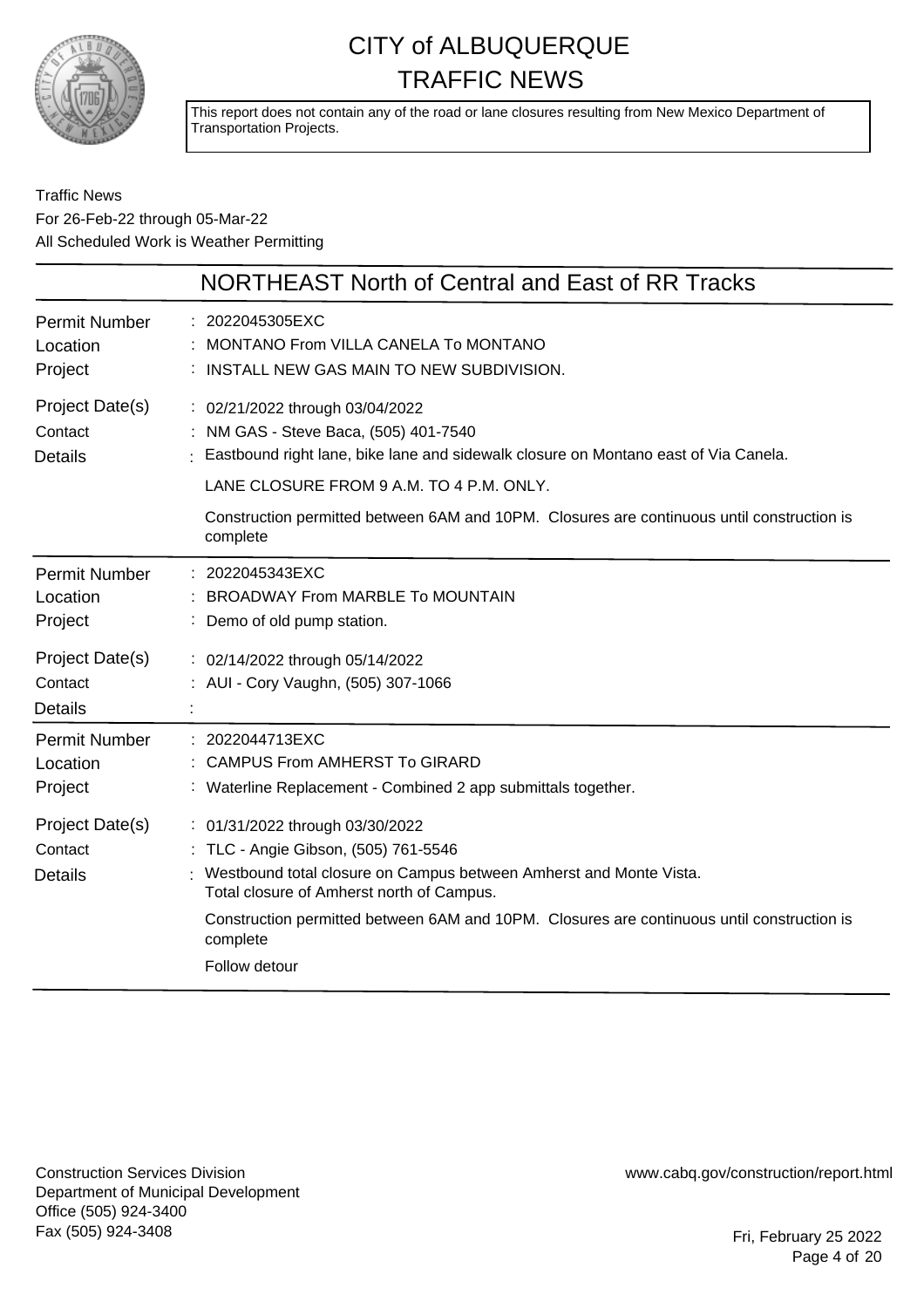

This report does not contain any of the road or lane closures resulting from New Mexico Department of Transportation Projects.

Traffic News For 26-Feb-22 through 05-Mar-22 All Scheduled Work is Weather Permitting

|                                              | NORTHEAST North of Central and East of RR Tracks                                                                                                                                                                                                                                                                                                                                                                                                                                                                                                                                                                                       |
|----------------------------------------------|----------------------------------------------------------------------------------------------------------------------------------------------------------------------------------------------------------------------------------------------------------------------------------------------------------------------------------------------------------------------------------------------------------------------------------------------------------------------------------------------------------------------------------------------------------------------------------------------------------------------------------------|
| Permit Number<br>Location<br>Project         | : 2022045260EXC<br>CENTRAL From SAN MATEO To SAN PEDRO<br>: San Pedro HAWK Signal                                                                                                                                                                                                                                                                                                                                                                                                                                                                                                                                                      |
| Project Date(s)<br>Contact<br><b>Details</b> | : 02/15/2022 through 03/03/2022<br>: AUI - Wayne McCarthy, (505) 203-1107<br>Westbound right lane and sidewalk closure on Central Ave between San Pedro Dr. and San<br>Mateo Blvd.<br>Construction permitted between 6AM and 10PM. Closures are continuous until construction is<br>complete                                                                                                                                                                                                                                                                                                                                           |
| <b>Permit Number</b><br>Location<br>Project  | : 2022045266EXC<br>COMANCHE From RIDGE POINTE To CAMINO DE LA SIERRA<br>Directional Bore and Aerial fiber work for Comcast.                                                                                                                                                                                                                                                                                                                                                                                                                                                                                                            |
| Project Date(s)<br>Contact<br><b>Details</b> | : 02/22/2022 through 03/04/2022<br>: M3 COMMUNICATIONS LLC - Roberto Magana, (505) 977-2205<br>Phase 1: Eastbound right lane, bike lane and sidewalk closure on Comanche west of Tramway.<br>Phase 2: Westbound right lane, bike lane and sidewalk closure on Comanche between<br>Tramway and Camino De La Sierra.<br>Maximum barricade length permissible will be in the increment of 1600'.<br>Phase 3: Southbound right lane, bike lane and sidewalk closure on Camino Del La Sierra<br>between Comanche and Casa Bonita.<br>Construction permitted between 6AM and 10PM. Closures are continuous until construction is<br>complete |
| <b>Permit Number</b><br>Location<br>Project  | : 2022045095EXC<br><b>COMANCHE and CARLISLE</b><br>: Aerial Overlash                                                                                                                                                                                                                                                                                                                                                                                                                                                                                                                                                                   |
| Project Date(s)<br>Contact<br><b>Details</b> | : 02/28/2022 through 03/04/2022<br>: CABLECOM - Lisa Griego, (505) 449-7192<br>Eastbound and Westbound right lane, bike lane and sidewalk closure on Comanche west of<br>Carlisle.<br>Simultaneous closure of sidewalk in both directions not permitted.<br>LANE CLOSURE FROM 9 A.M. TO 4 P.M. ONLY.                                                                                                                                                                                                                                                                                                                                   |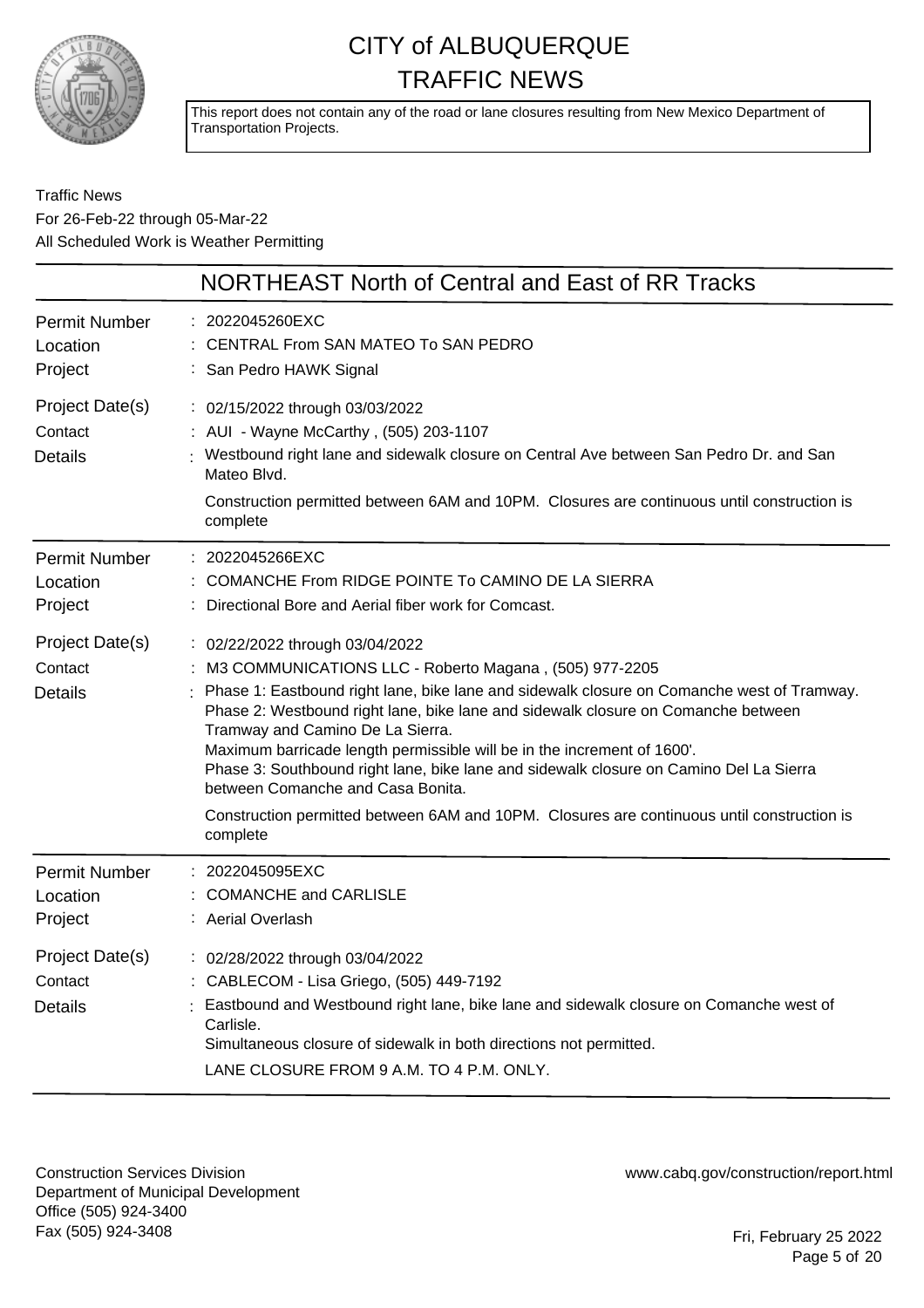

This report does not contain any of the road or lane closures resulting from New Mexico Department of Transportation Projects.

|                                                                                             | NORTHEAST North of Central and East of RR Tracks                                                                                                                                                                                                                                                                                                                                                                                                                                                                                                                                           |
|---------------------------------------------------------------------------------------------|--------------------------------------------------------------------------------------------------------------------------------------------------------------------------------------------------------------------------------------------------------------------------------------------------------------------------------------------------------------------------------------------------------------------------------------------------------------------------------------------------------------------------------------------------------------------------------------------|
| <b>Permit Number</b><br>Location<br>Project                                                 | : 2022045059EXC<br>CORTADERIA From ACADEMY To SUNSET RIDGE<br>: Bore Placement of Fiber.                                                                                                                                                                                                                                                                                                                                                                                                                                                                                                   |
| Project Date(s)<br>Contact<br><b>Details</b>                                                | : 02/28/2022 through 03/04/2022<br>: VOLT INC- Danny Padilla, (505) 573-4954<br>: Eastbound right lane, bike lane and sidewalk closure on Academy west of Cortaderia.<br>Southbound sidewalk closure on Cortaderia between Blue Grama and Academy.<br>LANE CLOSURE FROM 9 A.M. TO 4 P.M. ONLY.                                                                                                                                                                                                                                                                                             |
| <b>Permit Number</b><br>Location<br>Project<br>Project Date(s)<br>Contact<br><b>Details</b> | : 2019027609EXC<br>: 6301 EAGLE ROCK AVE NE<br>: Road Closure to Direct Incoming and Outbound Traffic - Paul Wiggins-Solid Waste - requested<br>this Extension<br>: 04/09/2019 through 04/01/2022<br>: COA - Joaquin Rimbert - SOLID WASTE, (505) 261-3347<br>Through access on Eagle Rock Ave. at Eagle Rock Convenience Center will be closed<br>(Between San Pedro and Obsidian). All traffic will be directed into Eagle Rock Convenience<br>Center<br>7:30AM TO 5:30PM FRIDAY THROUGH SUNDAY<br>This closures will take place 7-days per week during the COVID-19 stay-at-home order. |
| <b>Permit Number</b><br>Location<br>Project<br>Project Date(s)<br>Contact<br><b>Details</b> | : 2022045108EXC<br><b>HEADINGLY From VALLEY HAVEN To MANCHESTER</b><br>: Remove & Replace Storm Drain Crossing at Headingly Ave at the Griegos Drain.<br>: 02/07/2022 through 03/11/2022<br>: FRANKLINS- Jon Smith, (505) 377-4836                                                                                                                                                                                                                                                                                                                                                         |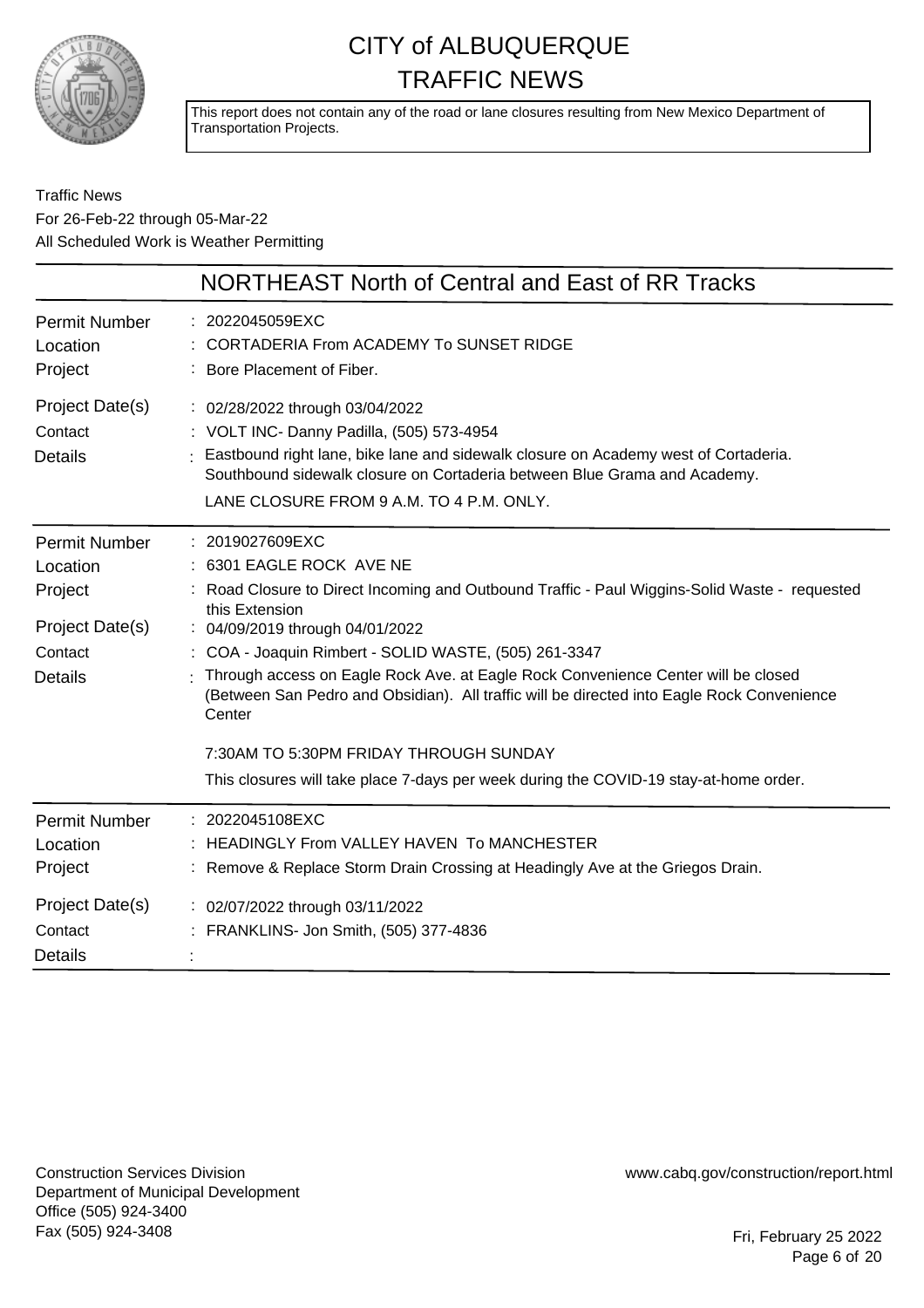

This report does not contain any of the road or lane closures resulting from New Mexico Department of Transportation Projects.

#### Traffic News For 26-Feb-22 through 05-Mar-22 All Scheduled Work is Weather Permitting

|                                              | NORTHEAST North of Central and East of RR Tracks                                                                                                                                                                                                                             |
|----------------------------------------------|------------------------------------------------------------------------------------------------------------------------------------------------------------------------------------------------------------------------------------------------------------------------------|
| <b>Permit Number</b>                         | : 2022045334EXC                                                                                                                                                                                                                                                              |
| Location                                     | : HOLLY From GRAPE ARBOR To HOLLY                                                                                                                                                                                                                                            |
| Project                                      | : Place Conduit and Fiber.                                                                                                                                                                                                                                                   |
| Project Date(s)                              | : 03/01/2022 through 03/04/2022                                                                                                                                                                                                                                              |
| Contact                                      | LIGHT CONNECTIONS - Steve Litle, (303) 809-7696                                                                                                                                                                                                                              |
| Details                                      | $\pm$ LANE CLOSURE FROM 9 A.M. TO 4 P.M. ONLY.                                                                                                                                                                                                                               |
|                                              | Eastbound lane and sidewalk closure with eastbound traffic being maintained in the center two<br>way left turn lane on Holly at its intersection with Grape Arber.                                                                                                           |
| <b>Permit Number</b>                         | : 2022045317EXC                                                                                                                                                                                                                                                              |
| Location                                     | : JEFFERSON From SINGER To JEFFERSON                                                                                                                                                                                                                                         |
| Project                                      | : Bore new fiber to address                                                                                                                                                                                                                                                  |
| Project Date(s)<br>Contact<br><b>Details</b> | : 02/28/2022 through 03/08/2022<br>: KELLY CABLE - Robert Noland<br>Southbound right lane, bike lane and sidewalk closure on Jefferson north of Singer.<br>LANE CLOSURE FROM 9 A.M. TO 4 P.M. ONLY.                                                                          |
| <b>Permit Number</b>                         | : 2022045396EXC                                                                                                                                                                                                                                                              |
| Location                                     | : LOMAS From BROADWAY To 1St ST                                                                                                                                                                                                                                              |
| Project                                      | REPLACEMENT OF C&G TO ACCOMODATE USPS PER COA                                                                                                                                                                                                                                |
| Project Date(s)<br>Contact<br><b>Details</b> | : 02/23/2022 through 03/11/2022<br>: AUI- James Allman, (505) 975-6636<br>: East and westbound inside lane closure on Lomas Blvd between Broadway Blvd and 1st St.<br>Construction permitted between 6AM and 10PM. Closures are continuous until construction is<br>complete |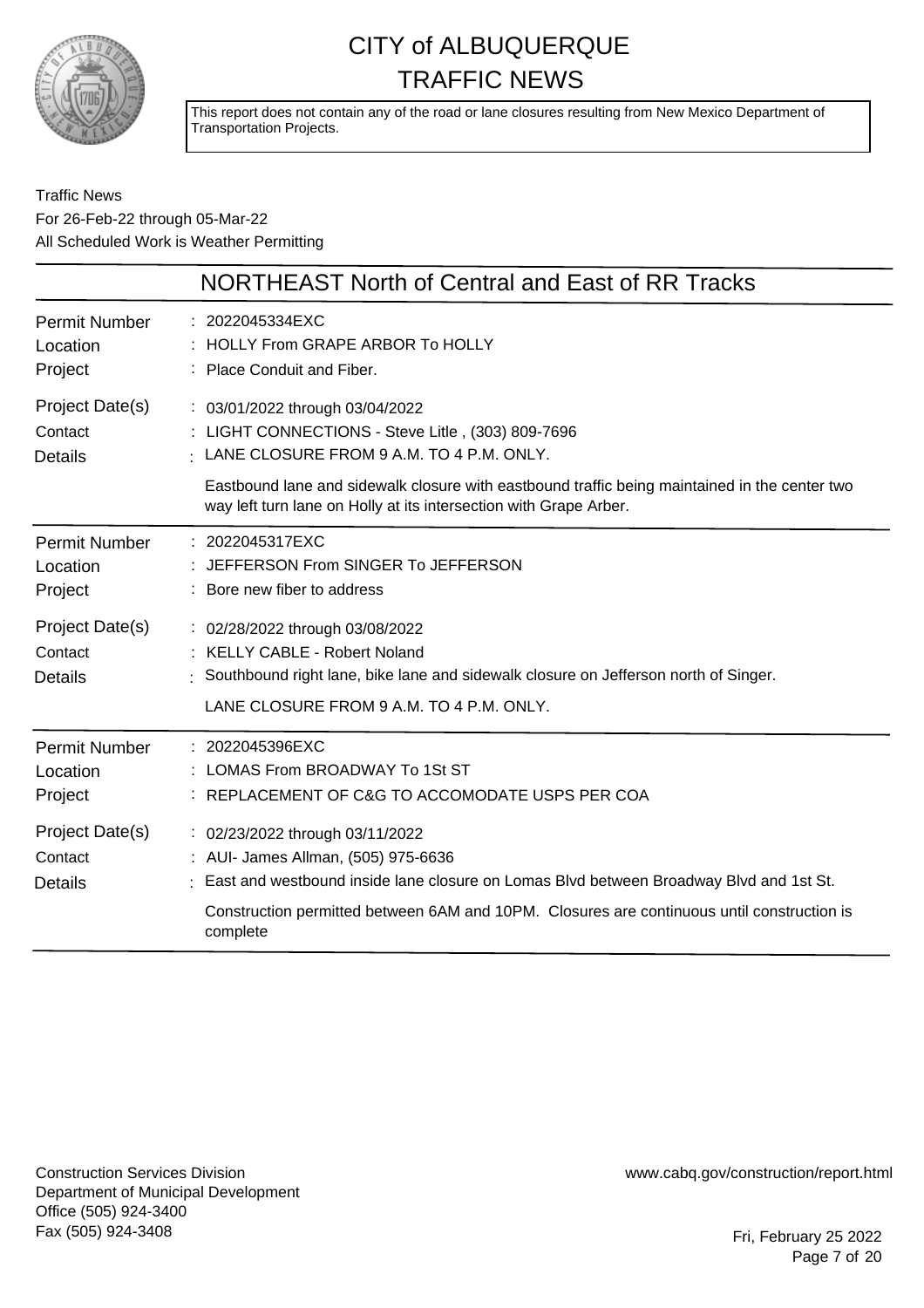

This report does not contain any of the road or lane closures resulting from New Mexico Department of Transportation Projects.

Traffic News For 26-Feb-22 through 05-Mar-22 All Scheduled Work is Weather Permitting

|                                              | NORTHEAST North of Central and East of RR Tracks                                                                                                                                                                                                                                                                                                                         |
|----------------------------------------------|--------------------------------------------------------------------------------------------------------------------------------------------------------------------------------------------------------------------------------------------------------------------------------------------------------------------------------------------------------------------------|
| <b>Permit Number</b><br>Location<br>Project  | 2022045341EXC<br>LOMAS From BRYN MAWR To ROMA<br>: Install new 6" water main.                                                                                                                                                                                                                                                                                            |
| Project Date(s)<br>Contact<br><b>Details</b> | : 02/22/2022 through 03/25/2022<br>: TLC - Angie Gibson, (505) 761-5546<br>Eastbound right lane and center lane closure on Lomas at its intersection on Bryn Mawr.<br>Total street closure on Bryn Mawr between Lomas and Roma.<br>Construction permitted between 6AM and 10PM. Closures are continuous until construction is<br>complete<br>Follow detour               |
| <b>Permit Number</b><br>Location<br>Project  | : 2022045097EXC<br>11300 Lomas NE<br>: Replace leaking fire hydrant.                                                                                                                                                                                                                                                                                                     |
| Project Date(s)<br>Contact<br><b>Details</b> | : 02/10/2022 through 03/02/2022<br>: ABCWUA- Carlos Sena, (505) 857-8250<br>Eastbound right lane closure on Lomas at its intersection with Tomsitas.<br>Southbound total closure on Tomasitas south of Lomas.<br>Construction permitted between 6AM and 10PM. Closures are continuous until construction is<br>complete                                                  |
| <b>Permit Number</b><br>Location<br>Project  | 2022044800EXC<br>LOUISIANA From CARMEL To SIGNAL<br>Street Rehab - Mill and Inlay                                                                                                                                                                                                                                                                                        |
| Project Date(s)<br>Contact<br><b>Details</b> | : 01/24/2022 through 03/04/2022<br>: FRANKLINS- Jon Smith, (505) 377-4836<br>Phase I: North and southbound outside lane closures on Louisiana Blvd between Carmel and<br>Signal. Total closure of Corona Ave.<br>Phase II: North and southbound inside lane closures on Louisiana Blvd between Carmel and<br>Signal.<br>All cross traffic will be controlled by flagmen. |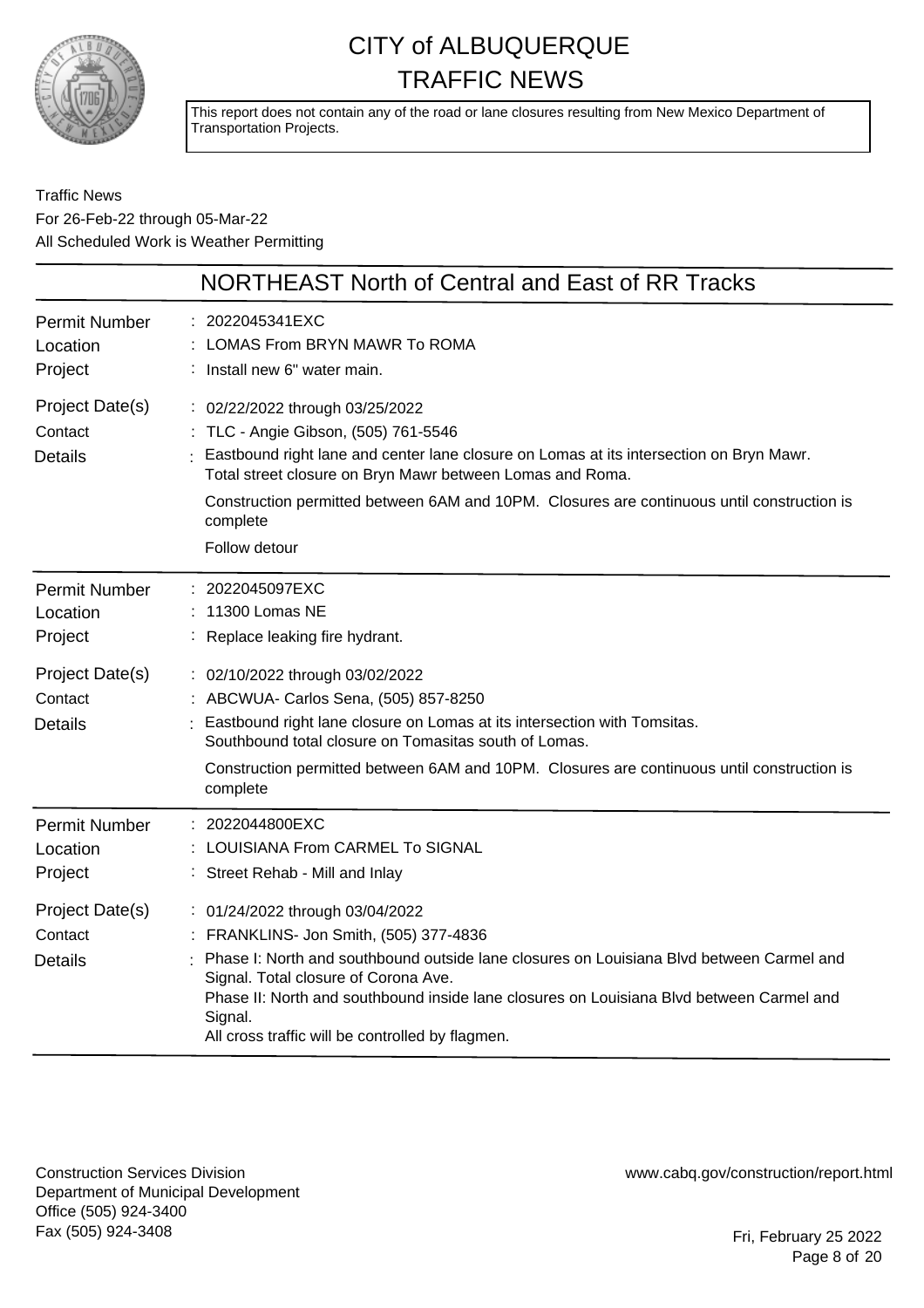

This report does not contain any of the road or lane closures resulting from New Mexico Department of Transportation Projects.

#### Traffic News For 26-Feb-22 through 05-Mar-22 All Scheduled Work is Weather Permitting

|                                              | NORTHEAST North of Central and East of RR Tracks                                                                                                                                                                                                |
|----------------------------------------------|-------------------------------------------------------------------------------------------------------------------------------------------------------------------------------------------------------------------------------------------------|
| <b>Permit Number</b><br>Location<br>Project  | : 2022045330EXC<br>LOWELL From SPAIN To PERSIMMON<br>: Crack Sealing Residential Neighborhood.                                                                                                                                                  |
| Project Date(s)<br>Contact<br><b>Details</b> | : 02/21/2022 through 08/31/2022<br>: DISMUKE CONSTRUCTION- Randy Carter, (505) 884-1633                                                                                                                                                         |
| <b>Permit Number</b><br>Location<br>Project  | : 2022045449EXC<br>3200 MENAUL BLVD NE<br>: KNOCKED OUT FIRE HYDRANT                                                                                                                                                                            |
| Project Date(s)<br>Contact<br><b>Details</b> | : 02/22/2022 through 03/01/2022<br>: ABCWUA - Robert Santillanes, (505) 289-3548<br>: Sidewalk closure in front of address on Menaul.<br>Construction permitted between 6AM and 10PM. Closures are continuous until construction is<br>complete |
| <b>Permit Number</b><br>Location<br>Project  | : 2022045410EXC<br>9317 MENAUL NE<br>: MAIN SETTLEMENT                                                                                                                                                                                          |
| Project Date(s)<br>Contact<br><b>Details</b> | : 02/20/2022 through 02/28/2022<br>: ABCWUA - Daniel Sedillo, (505) 907-1063                                                                                                                                                                    |
| <b>Permit Number</b><br>Location<br>Project  | : 2022045382EXC<br>MONTGOMERY From JUAN TABO To TARA<br>: OVERLASHING .625 AERIAL                                                                                                                                                               |
| Project Date(s)<br>Contact<br><b>Details</b> | : 03/03/2022 through 03/05/2022<br>: CABLECOM - Lisa Griego, (505) 449-7192<br>: Eastbound right lane and sidewalk closure on Montgomery between Tara and Juan Tabo.<br>LANE CLOSURE FROM 9 A.M. TO 4 P.M. ONLY.                                |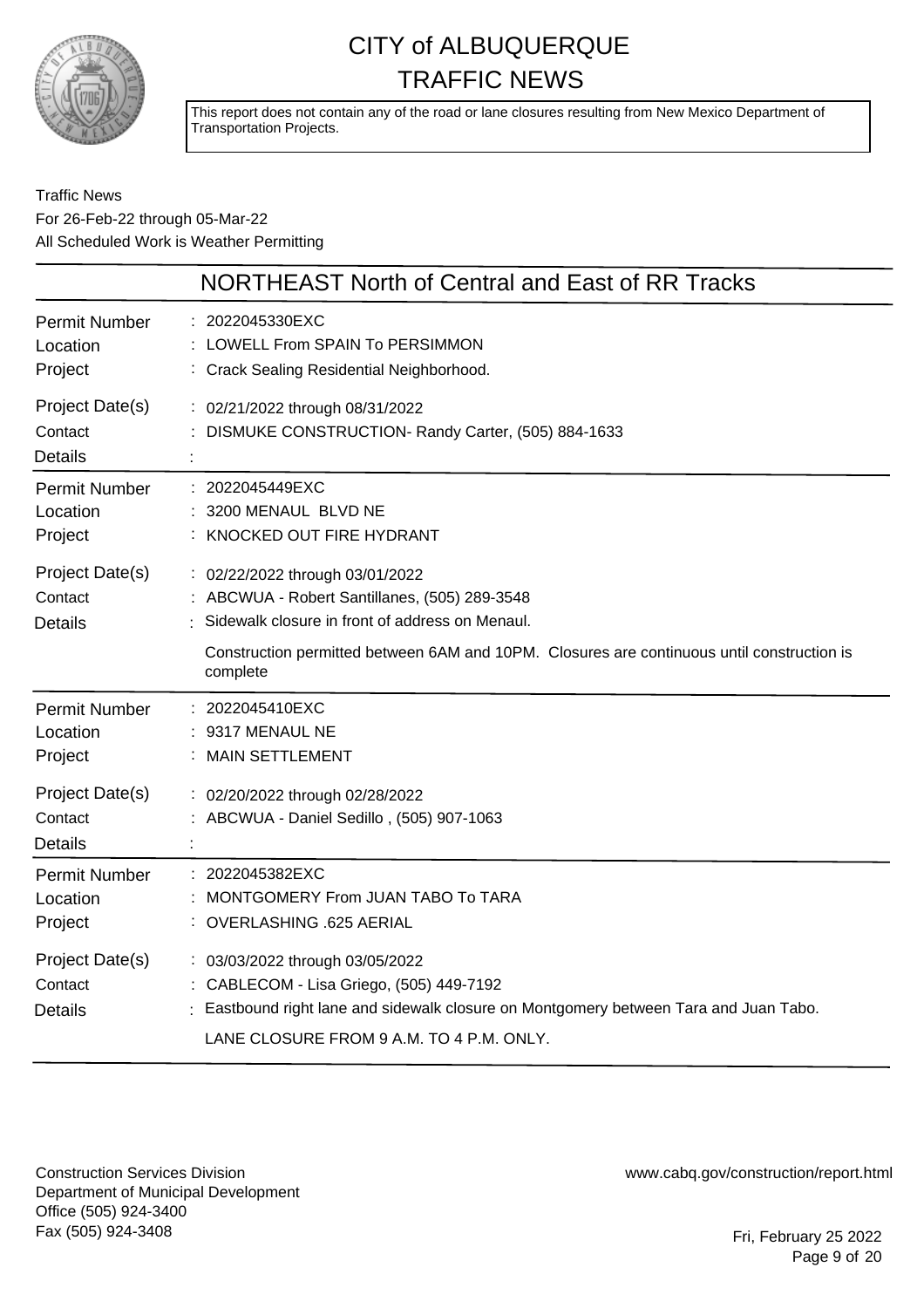

This report does not contain any of the road or lane closures resulting from New Mexico Department of Transportation Projects.

|                                              | NORTHEAST North of Central and East of RR Tracks                                        |
|----------------------------------------------|-----------------------------------------------------------------------------------------|
| <b>Permit Number</b><br>Location<br>Project  | : 2022044921EXC<br>$: 13109$ MOUNTAIN RD NE<br>: Streetlight replacement.               |
| Project Date(s)<br>Contact<br><b>Details</b> | : 01/25/2022 through 02/28/2022<br>: KELLY CABLE - David Sanchez, (505) 239-7626        |
| <b>Permit Number</b><br>Location<br>Project  | : 2022045345EXC<br>: ROMA From MONTE VISTA To WELLESLEY<br>: Install new 6" water main. |
| Project Date(s)<br>Contact<br>Details        | $\therefore$ 02/22/2022 through 03/18/2022<br>: TLC - Angie Gibson, (505) 761-5546      |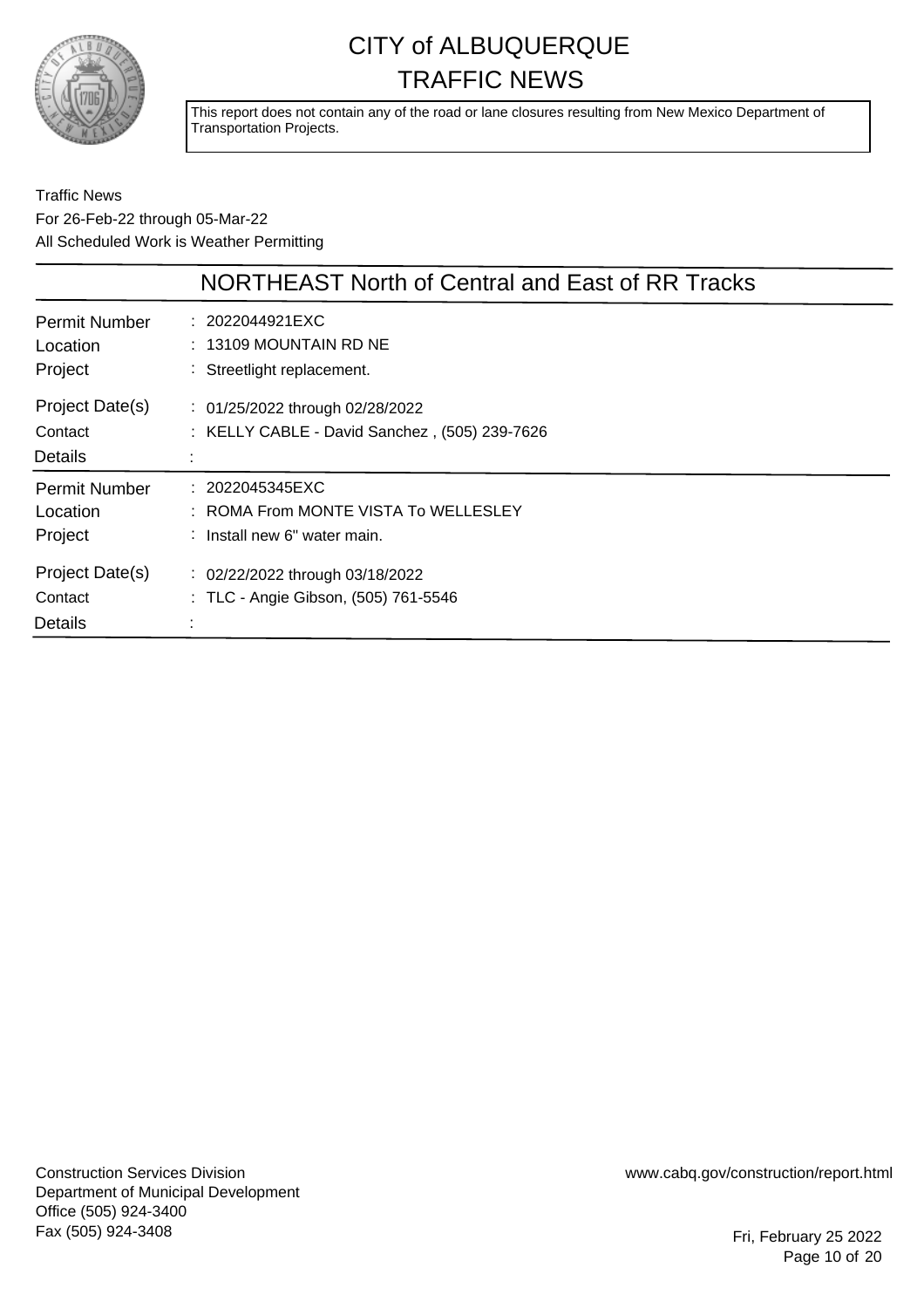

This report does not contain any of the road or lane closures resulting from New Mexico Department of Transportation Projects.

Traffic News For 26-Feb-22 through 05-Mar-22 All Scheduled Work is Weather Permitting

|                                              | NORTHWEST North of Central and West of RR Tracks                                                                                                                                                                                                                                                                     |
|----------------------------------------------|----------------------------------------------------------------------------------------------------------------------------------------------------------------------------------------------------------------------------------------------------------------------------------------------------------------------|
| <b>Permit Number</b><br>Location<br>Project  | 2022044639EXC<br>1ST From MOUNTAIN To INDIAN SCHOOL<br>: ADA improvements                                                                                                                                                                                                                                            |
| Project Date(s)<br>Contact<br><b>Details</b> | : 01/17/2022 through 05/06/2022<br>: AUI - Kathryn Jordan, (505) 975-6632<br>Phase 1: Northbound total closure on 1st St. between Mountain and Indian School.<br>Phase 2: Southbound total closure on 1st St. between Indian School and Mountain. Preferred<br>Barricade closure will be from one street to another. |
|                                              | Maximum barricade length permissible will not exceed 1600' increment.<br>Construction permitted between 6AM and 10PM. Closures are continuous until construction is<br>complete<br>Follow detour                                                                                                                     |
| <b>Permit Number</b><br>Location<br>Project  | 2022045168EXC<br>: 4000 2nd St NW<br>: Repair of existing 4 sanitary tap on Headingly Ave NW.                                                                                                                                                                                                                        |
| Project Date(s)<br>Contact<br><b>Details</b> | : 02/28/2022 through 03/03/2022<br>: RODGERS PLUMBING - James Rodgers, (505) 243-9703                                                                                                                                                                                                                                |
| <b>Permit Number</b><br>Location<br>Project  | : 2022045433EXC<br>: 6310 4TH ST NW<br>: FIRE HYDRANT REPAIR                                                                                                                                                                                                                                                         |
| Project Date(s)<br>Contact<br><b>Details</b> | : 02/20/2022 through 03/06/2022<br>: ABCWUA - Daniel Sedillo, (505) 907-1063<br>Sidewalk closure in front of address on 4th St.                                                                                                                                                                                      |
|                                              | Construction permitted between 6AM and 10PM. Closures are continuous until construction is<br>complete                                                                                                                                                                                                               |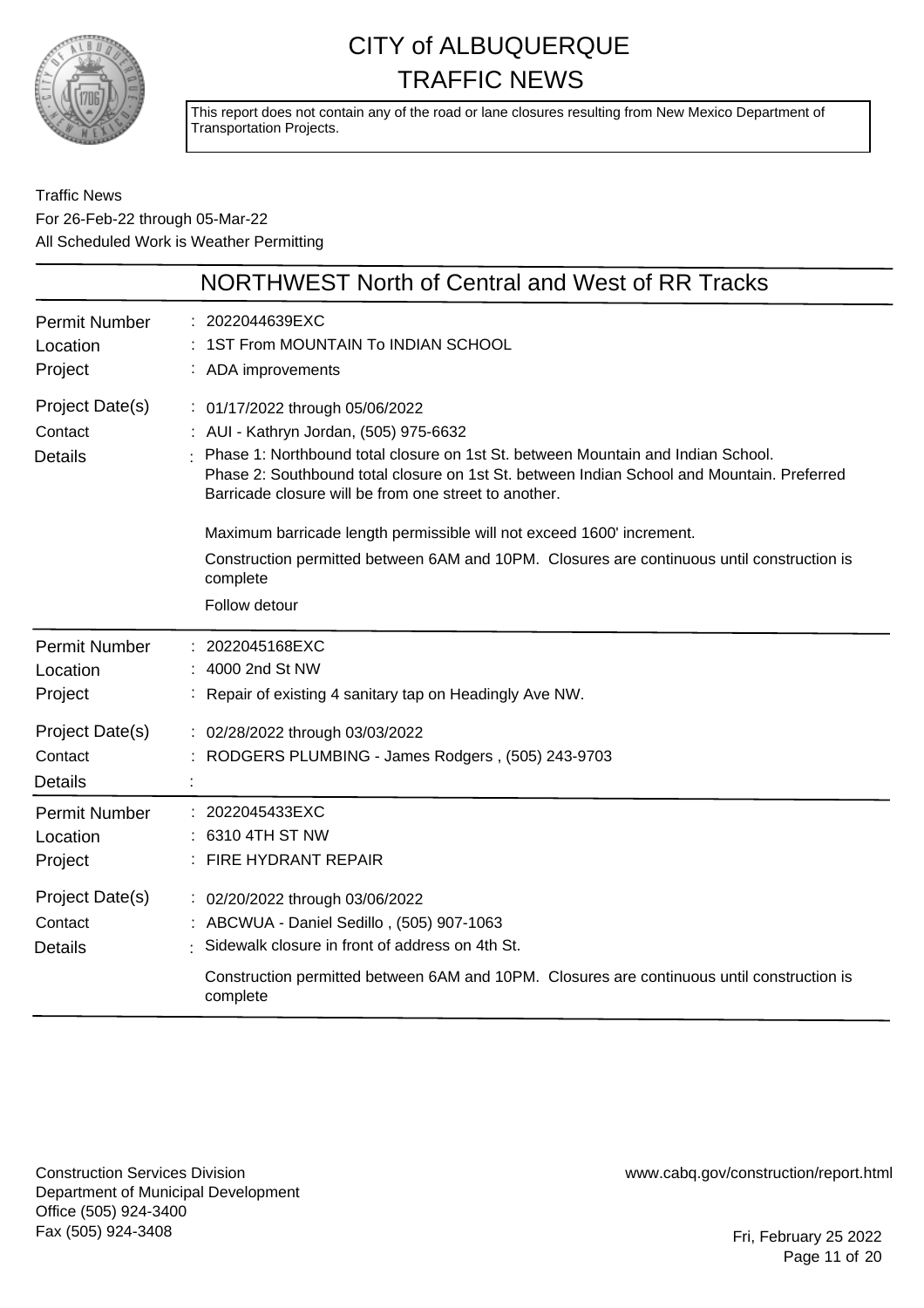

This report does not contain any of the road or lane closures resulting from New Mexico Department of Transportation Projects.

#### Traffic News For 26-Feb-22 through 05-Mar-22 All Scheduled Work is Weather Permitting

|                                              | NORTHWEST North of Central and West of RR Tracks                                                                                                                                                                                                                                                         |
|----------------------------------------------|----------------------------------------------------------------------------------------------------------------------------------------------------------------------------------------------------------------------------------------------------------------------------------------------------------|
| Permit Number<br>Location<br>Project         | : 2022044721EXC<br>4TH From CUTLER To 4TH<br>: Fire line tie in to main on Cutler, Domestic and Sewer tie ins to mains on 4th St.                                                                                                                                                                        |
| Project Date(s)<br>Contact<br><b>Details</b> | : 01/24/2022 through 03/11/2022<br>: TLC - Cristian Mata, (505) 761-9696                                                                                                                                                                                                                                 |
| Permit Number<br>Location<br>Project         | 2022045467EXC<br>: CENTRAL From ROMERO To SAN FELIPE<br>: Installation of new station canopy lighting.                                                                                                                                                                                                   |
| Project Date(s)<br>Contact<br><b>Details</b> | : 02/28/2022 through 03/11/2022<br>BRADBURY STAMM - Tyler Nunn, (505) 681-8529                                                                                                                                                                                                                           |
| Permit Number<br>Location<br>Project         | : 2022045240EXC<br><b>CENTRAL From SIMMONDS To CLAYTON</b><br>: Construct New Drive Pad                                                                                                                                                                                                                  |
| Project Date(s)<br>Contact<br><b>Details</b> | : 02/21/2022 through 03/01/2022<br>MAYAN CONSTRUCTION- Sandra Ramirez, (505) 349-8944<br>Eastbound right lane and sidewalk closure on Central Ave between New York Ave and Rio<br>Grande Blvd.<br>Construction permitted between 6AM and 10PM. Closures are continuous until construction is<br>complete |
| <b>Permit Number</b><br>Location<br>Project  | : 2022045306EXC<br><b>GRIEGOS From GUADALUPE To GRIEGOS</b><br>REPLACE GAS SERVICE.                                                                                                                                                                                                                      |
| Project Date(s)<br>Contact<br><b>Details</b> | : 02/21/2022 through 03/04/2022<br>NM GAS - Steve Baca, (505) 401-7540                                                                                                                                                                                                                                   |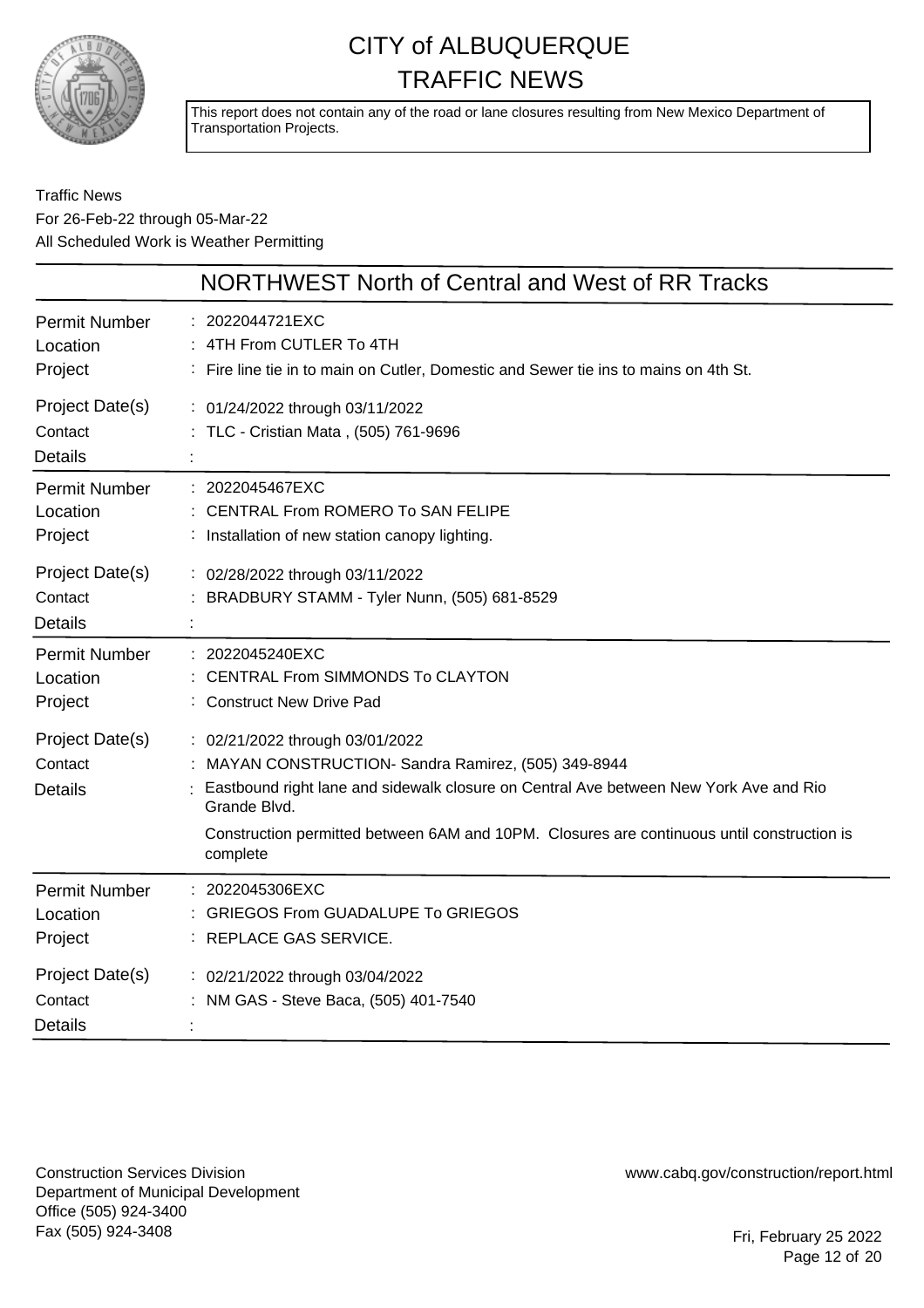

This report does not contain any of the road or lane closures resulting from New Mexico Department of Transportation Projects.

#### Traffic News For 26-Feb-22 through 05-Mar-22 All Scheduled Work is Weather Permitting

|                      | NORTHWEST North of Central and West of RR Tracks                                                                                                                                                                                                    |
|----------------------|-----------------------------------------------------------------------------------------------------------------------------------------------------------------------------------------------------------------------------------------------------|
| <b>Permit Number</b> | : 2022045196EXC                                                                                                                                                                                                                                     |
| Location             | : 11000, 1100 & 1500 INDIAN SCHOOL RD NW                                                                                                                                                                                                            |
| Project              | : 10 Excavations- to install anodes 3 excavations in dirt $\& 7$ excavations in Asphalt.                                                                                                                                                            |
| Project Date(s)      | : 02/14/2022 through 03/07/2022                                                                                                                                                                                                                     |
| Contact              | : NM GAS- Veronica Ruiz, (505) 697-3107                                                                                                                                                                                                             |
| <b>Details</b>       | Eastbound right lane, bike lane and sidewalk closure on Indian School between frontage road<br>and University.                                                                                                                                      |
|                      | LANE CLOSURE FROM 9 A.M. TO 4 P.M. ONLY.                                                                                                                                                                                                            |
| <b>Permit Number</b> | : 2022044656EXC                                                                                                                                                                                                                                     |
| Location             | : MONTANO From 4TH To 2ND                                                                                                                                                                                                                           |
| Project              | : Pothole existing concrete waterline for OD size, Remove and Replace CAV Vaults, Drain<br><b>Existing Waterline, Asphalt Patching</b>                                                                                                              |
| Project Date(s)      | : 01/17/2022 through 03/16/2022                                                                                                                                                                                                                     |
| Contact              | : NM UNDERGROUND UTILITIES- Danny Montano, (505) 401-2187                                                                                                                                                                                           |
| <b>Details</b>       | Phase 1 and 4(25 Days): Eastbound left lane closure on Montano between 4th St. and 2nd St.<br>Phase 2 (7 days): Left lane and left turn lane closure on all four sides of Montano and 4th<br>intersection. Northbound both left turn lane closures. |
|                      | Eastbound left lane closure on Montano between 4th St. and 2nd St.                                                                                                                                                                                  |
|                      | Phase 3 (7 days): Southbound right lane closure on 4th St. north on Montano.<br>Westbound left lane closure on Montano east of 4th St.                                                                                                              |
|                      | Eastbound left lane closure on Montano between 4th St. and 2nd St.                                                                                                                                                                                  |
|                      | Eastbound and Northbound left lane and left turn lane closure at the intersection on Montano<br>and 4th St.                                                                                                                                         |
|                      | Traffic will run very slowly - Seek alternate route                                                                                                                                                                                                 |
|                      | Construction permitted between 6AM and 10PM. Closures are continuous until construction is<br>complete                                                                                                                                              |
|                      | Eastbound right turn lane and left lane closure on Montano west of 4th St.                                                                                                                                                                          |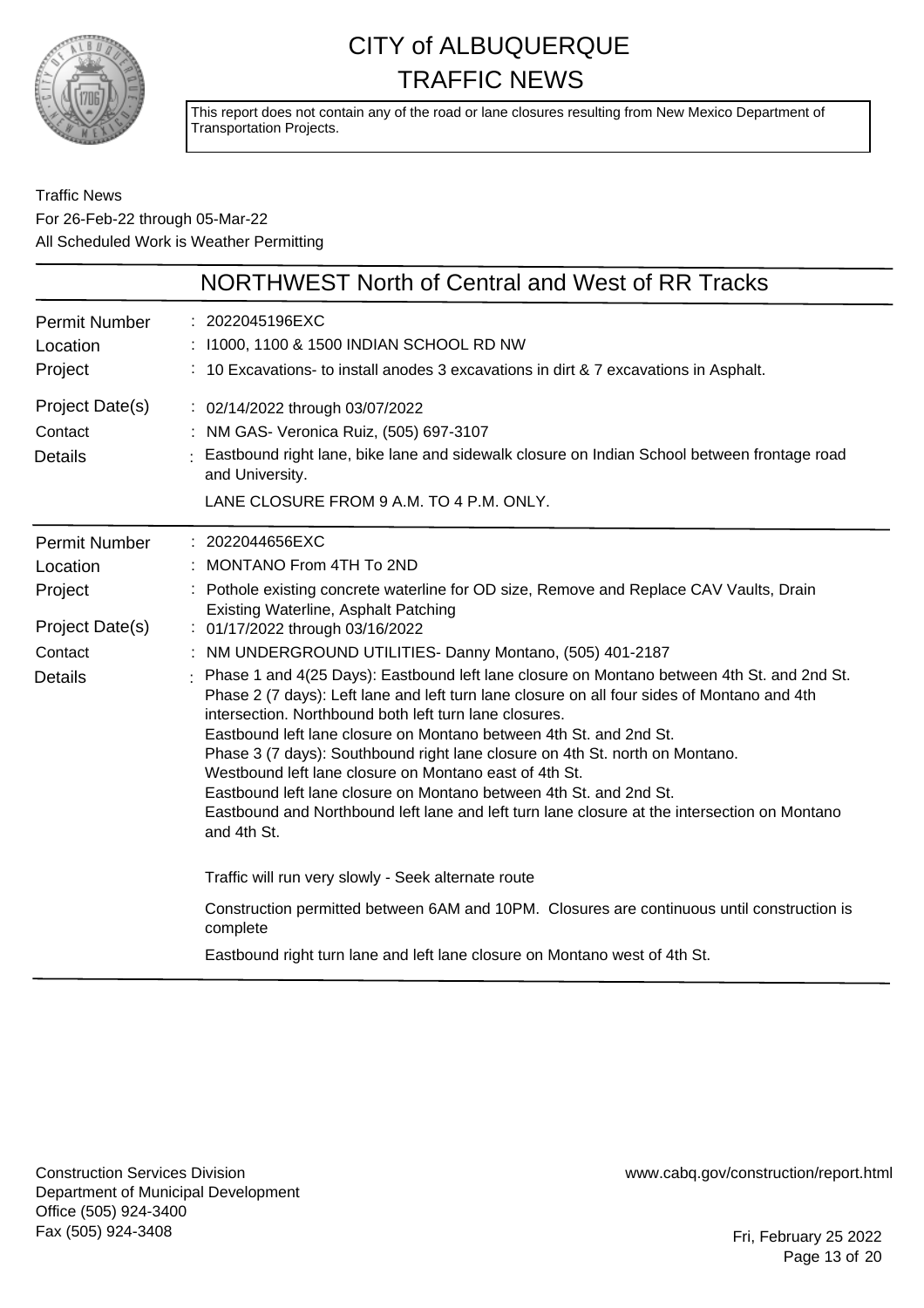

This report does not contain any of the road or lane closures resulting from New Mexico Department of Transportation Projects.

#### Traffic News For 26-Feb-22 through 05-Mar-22 All Scheduled Work is Weather Permitting

|                                              | NORTHWEST North of Central and West of RR Tracks                                                                                                                                                                                                                                                                                                                                                                                                                                                                                           |
|----------------------------------------------|--------------------------------------------------------------------------------------------------------------------------------------------------------------------------------------------------------------------------------------------------------------------------------------------------------------------------------------------------------------------------------------------------------------------------------------------------------------------------------------------------------------------------------------------|
| <b>Permit Number</b><br>Location<br>Project  | : 2022045308EXC<br>RIO GRANDE From ORO VISTA To RIO GRANDE<br>: REPLACE GAS SERVICE.                                                                                                                                                                                                                                                                                                                                                                                                                                                       |
| Project Date(s)<br>Contact<br><b>Details</b> | : 02/21/2022 through 03/04/2022<br>: NM GAS - Steve Baca, (505) 401-7540<br>Northbound right lane, bike lane and sidewalk closure on Rio Grande at its intersection with Oro<br>Vista.<br>LANE CLOSURE FROM 9 A.M. TO 4 P.M. ONLY.                                                                                                                                                                                                                                                                                                         |
| <b>Permit Number</b><br>Location<br>Project  | : 2022045458EXC<br>: UNSER From MCMAHON To UNSER<br>Signing and Striping.                                                                                                                                                                                                                                                                                                                                                                                                                                                                  |
| Project Date(s)<br>Contact<br><b>Details</b> | : 02/28/2022 through 03/01/2022<br>: FRANKLIN'S EARTHMOVING - Veronica Davis, (505) 884-6947<br>phase 1: Southbound right lane and bike path closure on Unser south of Mcmahon.<br>Phase 2: Total street closure on Bandelier west of Unser.<br>LANE CLOSURE FROM 6 A.M. to 10 P.M. ONLY                                                                                                                                                                                                                                                   |
| <b>Permit Number</b><br>Location<br>Project  | : 2022044619EXC<br>: UNSER and SARRACINO PLACE NW<br>: Roadway Improvements - Paving, PCCP Replacement.                                                                                                                                                                                                                                                                                                                                                                                                                                    |
| Project Date(s)<br>Contact<br><b>Details</b> | : 01/17/2022 through 03/11/2022<br>: TLC - Noah Griego, (505) 697-7544<br>Total street closure on Westbound access to Central Unser Transit Center (CUTC).<br>Phase 1: Closure will be from the east Busbay access to the west UNM clinic access.<br>Phase 2: Closure will be from Unser to east UNM Clinic access. (Private).<br>Simultaneous closure of the sidewalk in both direction will not be permitted.<br>Construction permitted between 6AM and 10PM. Closures are continuous until construction is<br>complete<br>Follow detour |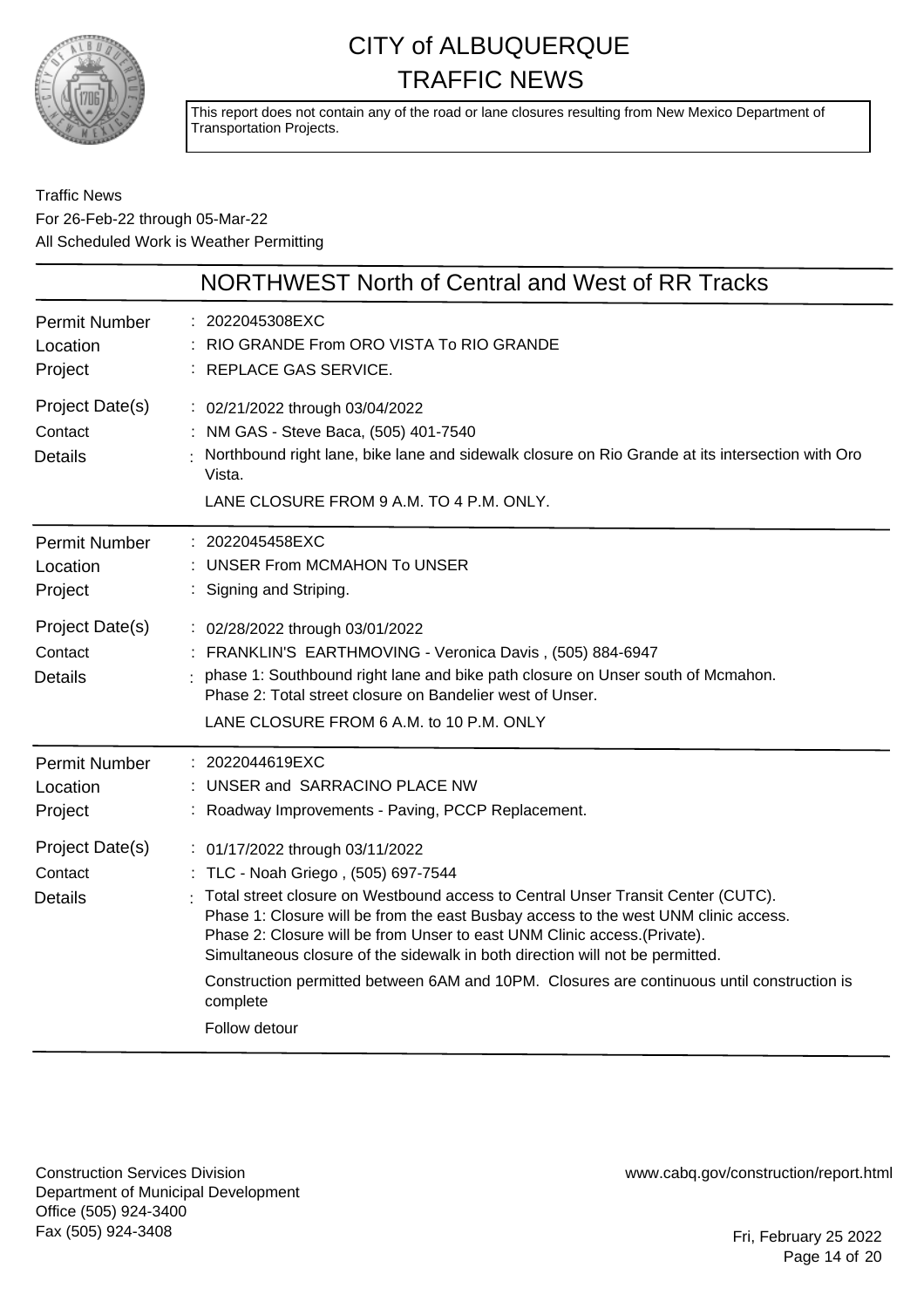

This report does not contain any of the road or lane closures resulting from New Mexico Department of Transportation Projects.

Traffic News For 26-Feb-22 through 05-Mar-22 All Scheduled Work is Weather Permitting

|                                                                | NORTHWEST North of Central and West of RR Tracks                                                                                                                                                                                                                                                                                                                                                                                                                                                                                                                                                                                                                                                                                           |
|----------------------------------------------------------------|--------------------------------------------------------------------------------------------------------------------------------------------------------------------------------------------------------------------------------------------------------------------------------------------------------------------------------------------------------------------------------------------------------------------------------------------------------------------------------------------------------------------------------------------------------------------------------------------------------------------------------------------------------------------------------------------------------------------------------------------|
| <b>Permit Number</b><br>Location<br>Project                    | : 2021040239EXC<br>WESTSIDE From NM 528 To GOLF COURSE<br>ROADWAY IMPROVEMENTS                                                                                                                                                                                                                                                                                                                                                                                                                                                                                                                                                                                                                                                             |
| Project Date(s)<br>Contact<br><b>Details</b>                   | : 04/26/2021 through 02/28/2022<br>STAR PAVING - David Espinosa, (505) 280-0438<br>Construction permitted between 6AM and 10PM. Closures are continuous until construction is<br>complete<br>Various lane closures on Westside Blyd between NM528 and Golf Course Rd.<br><b>EXPECT DELAYS</b><br>Phase 1: Northbound right lane and sidewalk closure on Golf Course at its intersection with<br>Westside.<br>Eastbound right lane and sidewalk closure east of Golf Course on Westside.<br>Phase 2: Northbound right lane and sidewalk closure on Golf Course at its intersection with<br>Westside.<br>Westbound right lane and sidewalk closure east of Golf Course on Westside.<br>Simultaneous closure per phase will not be permitted. |
| <b>Permit Number</b><br>Location<br>Project<br>Project Date(s) | : 2022045415EXC<br>: WESTSIDE From GOLF COURSE To NM 528<br>Install Raw Water Trans Line for Intel Corp<br>: 03/01/2022 through 05/30/2022                                                                                                                                                                                                                                                                                                                                                                                                                                                                                                                                                                                                 |
| Contact<br><b>Details</b>                                      | : AUI- Corey Bond, (505) 966-6387<br>: Total eastbound closure of Westside Blvd between Golf Course Rd. and NM 528. Two-way<br>traffic will be maintained in the new westbound lanes.<br>Construction permitted between 6AM and 10PM. Closures are continuous until construction is<br>complete                                                                                                                                                                                                                                                                                                                                                                                                                                            |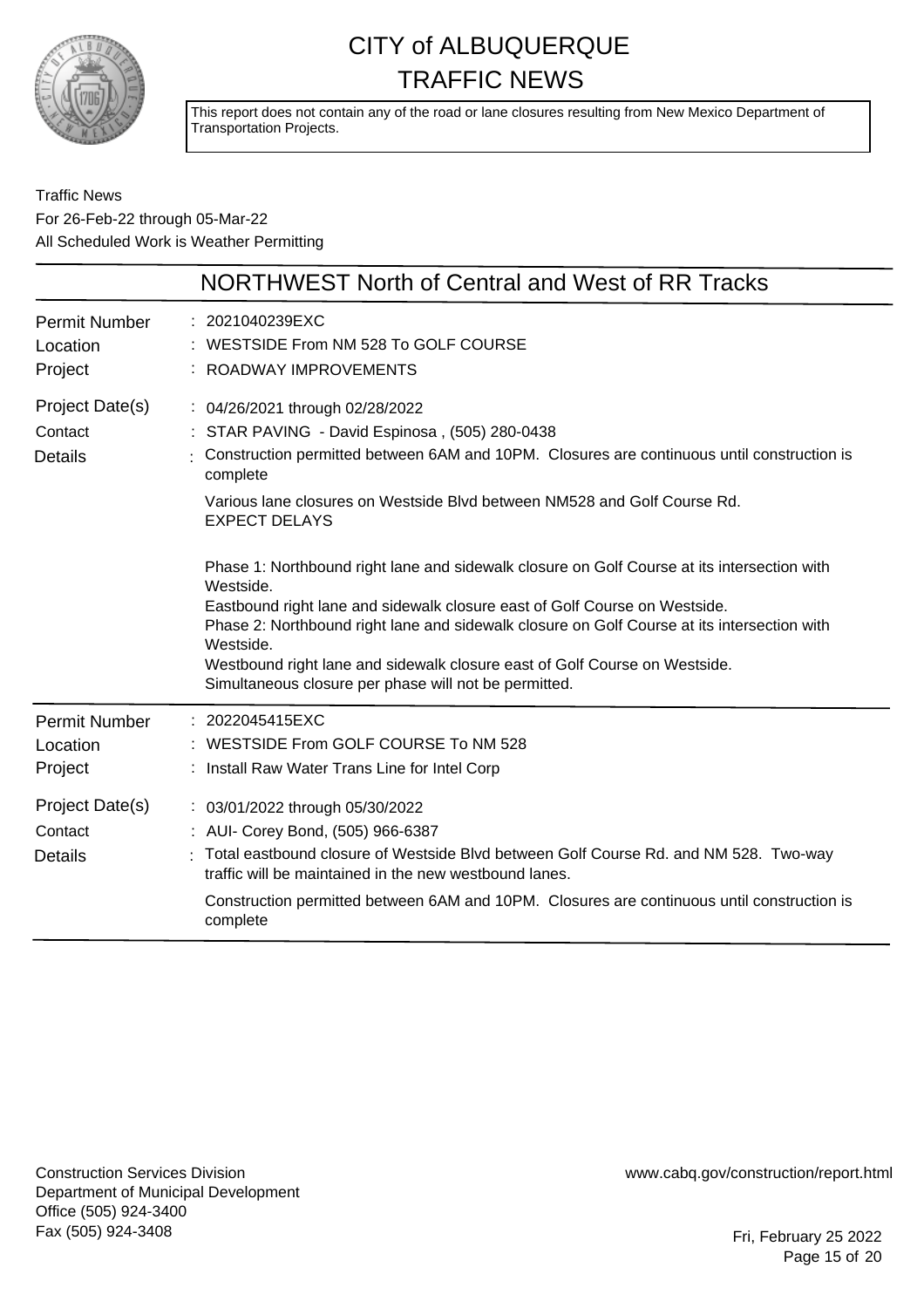

This report does not contain any of the road or lane closures resulting from New Mexico Department of Transportation Projects.

#### Traffic News For 26-Feb-22 through 05-Mar-22 All Scheduled Work is Weather Permitting

|                                                                                             | <b>SOUTHEAST South of Central and East of RR Tracks</b>                                                                                                                                                                                                                                                                                                                                                                                                                                                                                                                                                                                              |
|---------------------------------------------------------------------------------------------|------------------------------------------------------------------------------------------------------------------------------------------------------------------------------------------------------------------------------------------------------------------------------------------------------------------------------------------------------------------------------------------------------------------------------------------------------------------------------------------------------------------------------------------------------------------------------------------------------------------------------------------------------|
| Permit Number<br>Location<br>Project<br>Project Date(s)<br>Contact<br><b>Details</b>        | : 2021043341EXC<br>: BROADWAY From WESMECO To SAN JOSE LATERAL<br>: Remove and Reconstruct North Bound Broadway and West Bound Woodward. Includes<br>Signals/ Storm System/ roadway/ sidewalk/curb/and drive.<br>: 10/18/2021 through 05/18/2022<br>: AUI- Dartanyan Wofford, (505) 220-6503<br>: Phase 1: Northbound total closure with southbound traffic split on Broadway between San Jose<br>Lateral and Bethel.<br>Phase 2: Eastbound total closure with westbound traffic split on Woodward between San Jose<br>Drain and Broadway.<br>Construction permitted between 6AM and 10PM. Closures are continuous until construction is<br>complete |
| Permit Number<br>Location<br>Project<br>Project Date(s)<br>Contact<br><b>Details</b>        | : 2022044844EXC<br>: 2501 BUENA VISTA DR SE<br>: Install New Modified Sidewalk, ADA Ramps, Drivepads.<br>: 01/25/2022 through 03/11/2022<br>: G & H Construction CO- Rick Hughes, (505) 821-9173                                                                                                                                                                                                                                                                                                                                                                                                                                                     |
| Permit Number<br>Location<br>Project<br>Project Date(s)<br>Contact<br><b>Details</b>        | : 2022045219EXC<br>: CENTRAL, MOON, TRUMBULL, SUSAN, SOUTHERN, EUBANK<br>: Various roads in the Skyline Heights. Adjust existing manhole and valve collars to grade.<br>CENTRAL, MOON, TRUMBULL, SUSAN, SOUTHERN,<br>Residential streets bounded by<br>: ELUBEA/2022 through 03/01/2022<br>: NM UNDERGROUND UTILITIES- Danny Montano, (505) 401-2187<br>Lane closure on various residential streets using football setup in area encompassed by<br>Central, Moon, Trumbull, Susan, Southern and Eubank.<br>Construction permitted between 6AM and 10PM. Closures are continuous until construction is<br>complete                                    |
| <b>Permit Number</b><br>Location<br>Project<br>Project Date(s)<br>Contact<br><b>Details</b> | 2022045276EXC<br>1609 GIRARD BLVD SE<br><b>EMERGENCY Water line repairs</b><br>: 02/10/2022 through 03/03/2022<br>: ABCWUA - Thomas Quintana, (505) 975-5032                                                                                                                                                                                                                                                                                                                                                                                                                                                                                         |

Construction Services Division Department of Municipal Development Office (505) 924-3400 Fax (505) 924-3408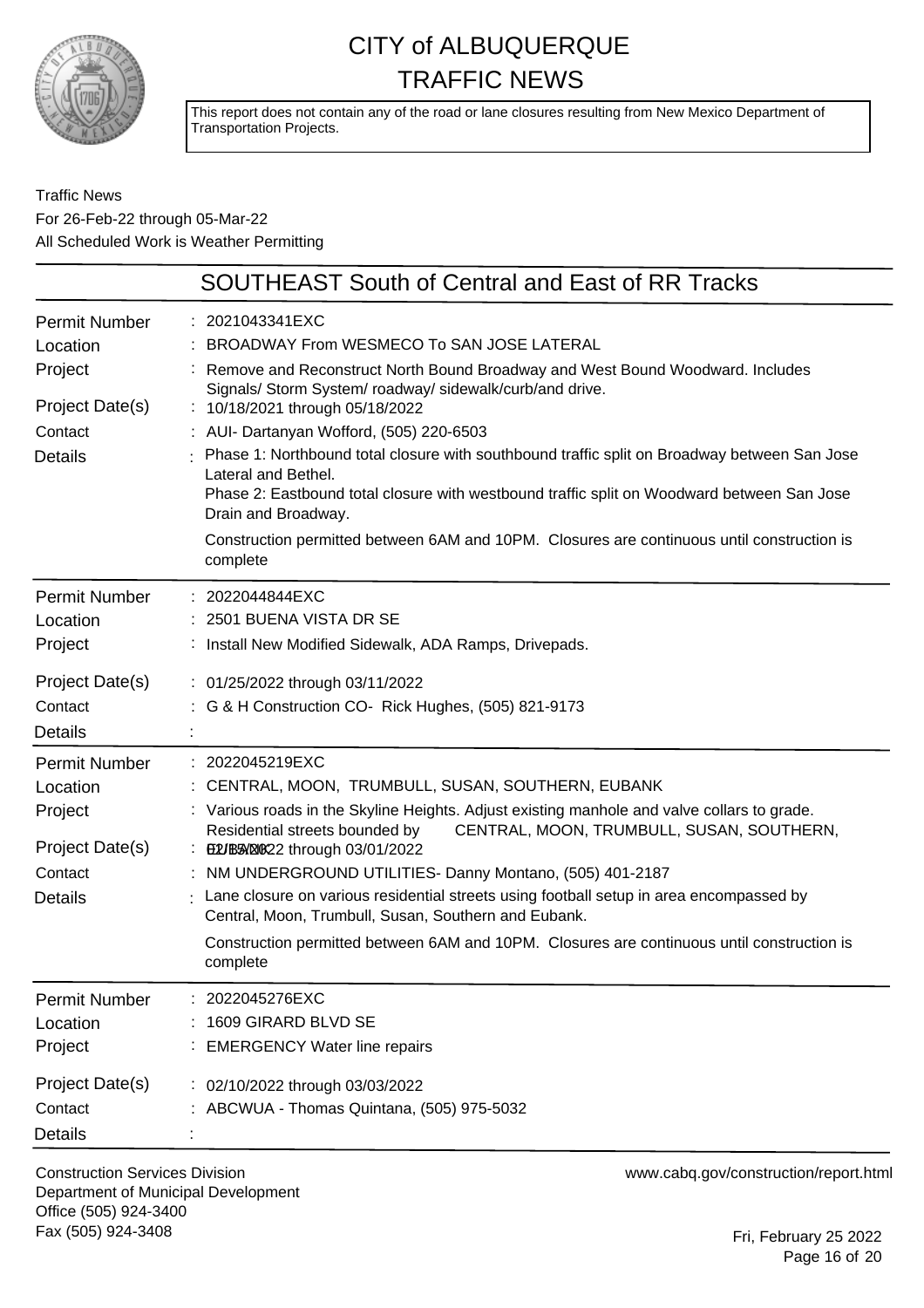

This report does not contain any of the road or lane closures resulting from New Mexico Department of Transportation Projects.

|                                              | <b>SOUTHEAST South of Central and East of RR Tracks</b>                                                                                                                                                                     |
|----------------------------------------------|-----------------------------------------------------------------------------------------------------------------------------------------------------------------------------------------------------------------------------|
| Permit Number<br>Location<br>Project         | : 2022045406EXC<br>$: 1102$ JEFFERSON ST SE<br>: Emergency Request - Andrew Sanchez.                                                                                                                                        |
| Project Date(s)<br>Contact<br><b>Details</b> | : 02/22/2022 through 03/01/2022<br>: NM GAS - Steve Baca, (505) 401-7540                                                                                                                                                    |
| <b>Permit Number</b><br>Location<br>Project  | : 2022045447EXC<br>: UNIVERSITY From SPIRIT To UNIVERSITY<br>: 1 day- Bike path closure and asphalt break in bike path to remove gas test box.                                                                              |
| Project Date(s)<br>Contact<br>Details        | $\therefore$ 03/01/2022 through 03/01/2022<br>: NM GAS- Veronica Ruiz, (505) 697-3107<br>: Northbound right lane, bike lane and sidewalk closure on University south of Spirit.<br>LANE CLOSURE FROM 9 A.M. TO 4 P.M. ONLY. |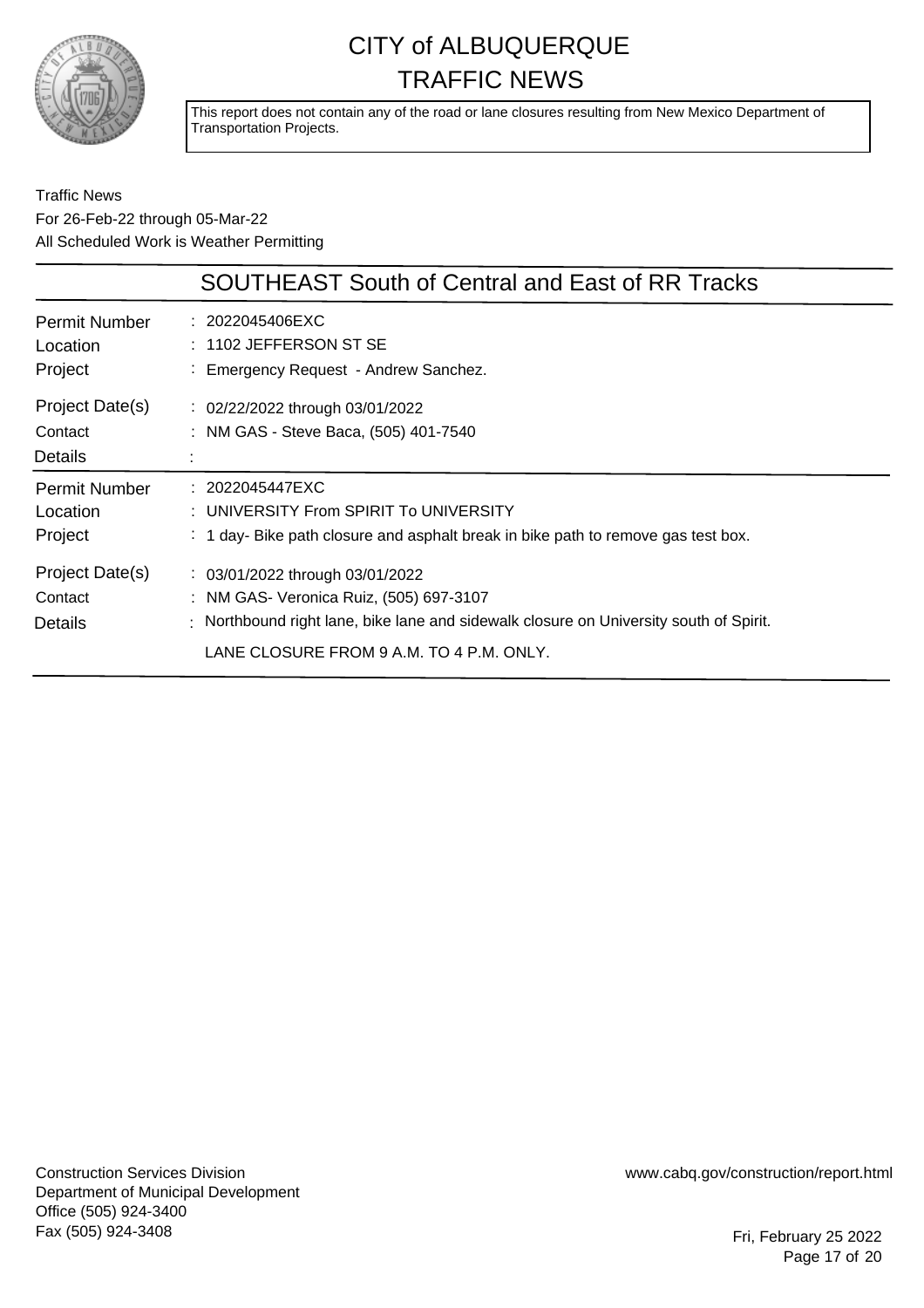

This report does not contain any of the road or lane closures resulting from New Mexico Department of Transportation Projects.

#### Traffic News For 26-Feb-22 through 05-Mar-22 All Scheduled Work is Weather Permitting

|                                                                                             | SOUTHWEST South of Central and West of RR Tracks                                                                                                                                                                                                                                                                                                   |
|---------------------------------------------------------------------------------------------|----------------------------------------------------------------------------------------------------------------------------------------------------------------------------------------------------------------------------------------------------------------------------------------------------------------------------------------------------|
| <b>Permit Number</b><br>Location<br>Project                                                 | 2022045164EXC<br>118TH From CENOTE To CABRAL<br>BORE PLACEMENT OF FIBER.                                                                                                                                                                                                                                                                           |
| Project Date(s)<br>Contact<br><b>Details</b>                                                | : 02/23/2022 through 03/04/2022<br>: VOLT INC- Danny Padilla, (505) 573-4954<br>Sidewalk closure on following streets: Southbound Cabral, eastbound Gayle, Northbound 118th<br>St. between Gayle and Cenote, eastbound and westbound on Cenote, southbound Datum and<br>eastbound beaker.<br>CONSTRUCTION PERMITTED BETWEEN 7 A.M. AND 7 P.M. ONLY |
| <b>Permit Number</b><br>Location<br>Project<br>Project Date(s)<br>Contact<br><b>Details</b> | : 2021043814EXC<br>2ND From PACIFIC To SANTA FE<br>: New Paving and Raised Intersection of Pacific and Santa Fe, New Storm drain inlets, and<br>sidewalk and ADA Ramp Replacement- adding landscaping between Roadway and Sidewalk<br>: 01/03/2022 through 05/13/2022<br>JAYNES Corp - Stetson Chandler, (505) 345-8591                            |
| <b>Permit Number</b><br>Location<br>Project<br>Project Date(s)<br>Contact<br><b>Details</b> | 2022045348EXC<br>1410 8TH ST SW<br>: REPLACE GAS SERVICE<br>: 02/22/2022 through 03/04/2022<br>NM GAS - Steve Baca, (505) 401-7540                                                                                                                                                                                                                 |
| <b>Permit Number</b><br>Location<br>Project                                                 | 2021043211EXC<br>2900 Arenal Rd SW<br>: Tom Tenorio Park at Arenal. Temporary one lane closure for turning trucks.                                                                                                                                                                                                                                 |
| Project Date(s)<br>Contact<br><b>Details</b>                                                | : 09/30/2021 through 03/30/2022<br>ENTERPRISE BUILDERS CORPORATION- Paul Mares, (505) 803-3604<br>Eastbound lane closure with eastbound traffic being maintained in the center two way left turn<br>lane on Arenal at its intersection with Tom Tenerio Park access.<br>LANE CLOSURE FROM 7 A.M. to 10 P.M. ONLY                                   |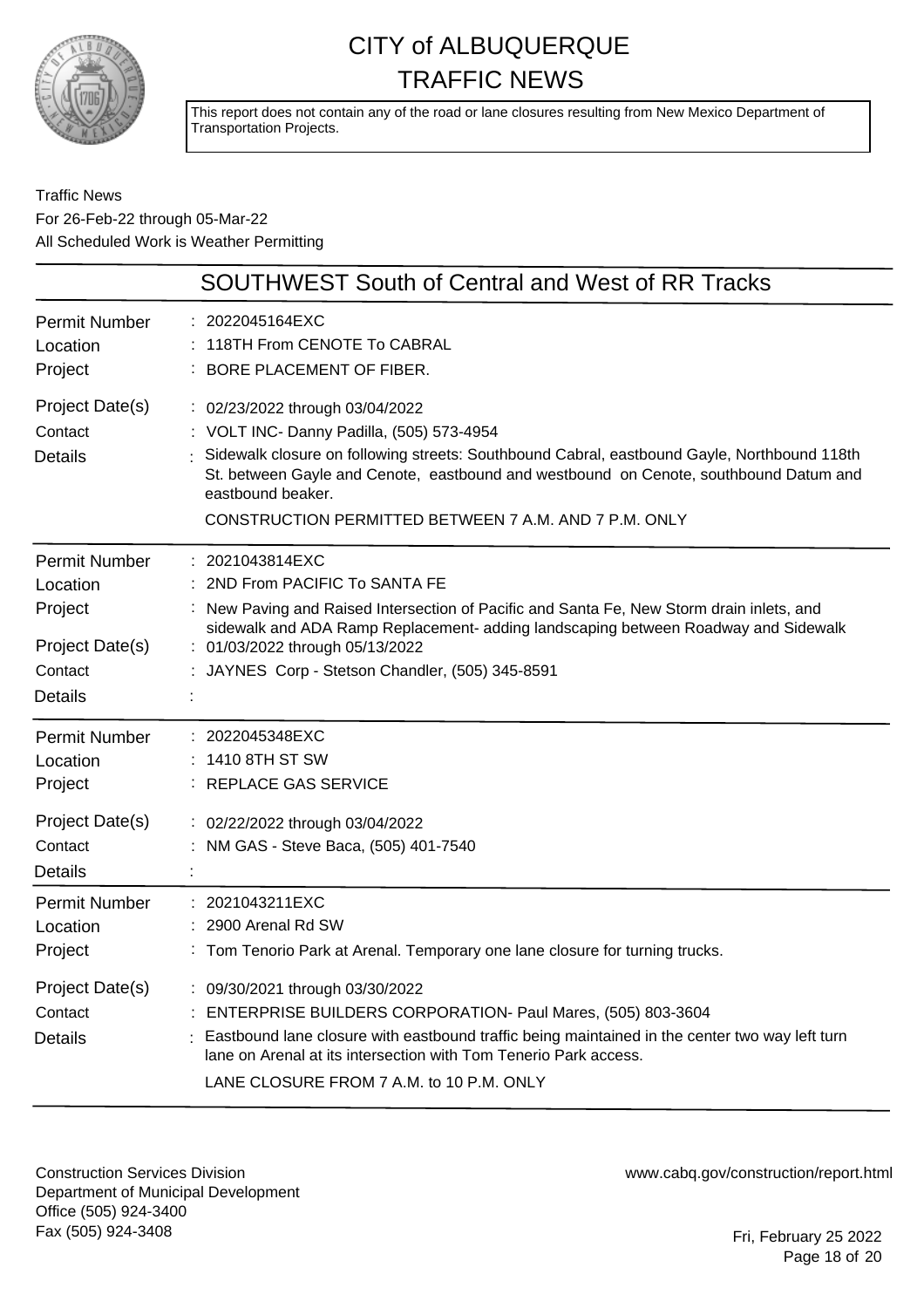

This report does not contain any of the road or lane closures resulting from New Mexico Department of Transportation Projects.

Traffic News For 26-Feb-22 through 05-Mar-22 All Scheduled Work is Weather Permitting

|                                              | <b>SOUTHWEST South of Central and West of RR Tracks</b>                                                                                                                                                                                                                                                                                  |
|----------------------------------------------|------------------------------------------------------------------------------------------------------------------------------------------------------------------------------------------------------------------------------------------------------------------------------------------------------------------------------------------|
| <b>Permit Number</b><br>Location<br>Project  | 2022045286SU<br><b>CENTRAL From 1ST To CENTRAL</b><br>: Service Tucanos Sign.                                                                                                                                                                                                                                                            |
| Project Date(s)<br>Contact<br><b>Details</b> | : 03/01/2022 through 03/01/2022<br>: SIGN ART OF NM - Rita Moran, (505) 344-0872<br>Eastbound and Southbound sidewalk closure at the intersection of Central and 1st St.<br>LANE CLOSURE FROM 9:00 AM to 4:00 PM ONLY                                                                                                                    |
| <b>Permit Number</b><br>Location<br>Project  | : 2021044418EXC<br>2318 CENTRAL AVE SW<br>: Bore New Fiber to Address.                                                                                                                                                                                                                                                                   |
| Project Date(s)<br>Contact<br><b>Details</b> | : 02/28/2022 through 03/07/2022<br>: KELLY CABLE - James Richardson, (505) 280-4383<br>: Eastbound right lane and sidewalk closure on Central east of New York.<br>LANE CLOSURE FROM 9 A.M. TO 4 P.M. ONLY.                                                                                                                              |
| <b>Permit Number</b><br>Location<br>Project  | : 2021039819EXC<br>: OLD COORS From BRIDGE To BRIDGE<br>: Bridge Blvd Imporovements                                                                                                                                                                                                                                                      |
| Project Date(s)<br>Contact<br><b>Details</b> | : 04/05/2021 through 03/05/2022<br>: AUI- Corey Bond, (505) 966-6387<br>Construction permitted between 6AM and 10PM. Closures are continuous until construction is<br>complete<br>Various lane closures will be in place at the intersection of Bridge Blvd and Old Coors Rd. All-<br>way traffic will be maintained, but expect delays. |